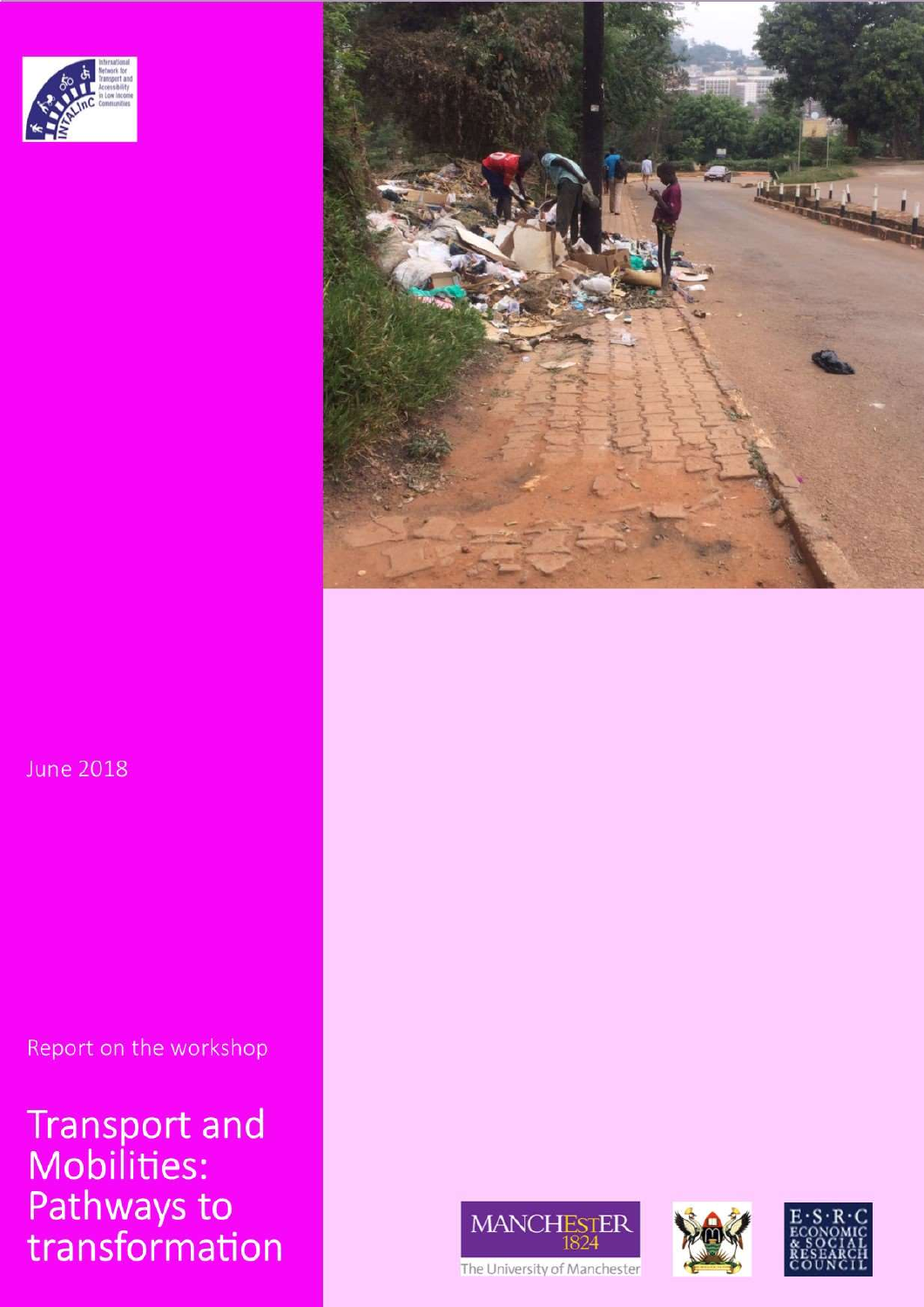## **Contents**

| Keynote presentation: Conceptualising urban transformations - provocations and discussion21 |
|---------------------------------------------------------------------------------------------|
|                                                                                             |
|                                                                                             |
|                                                                                             |
| Breakout session (3): Developing methodologies of coproduced research with communities30    |
|                                                                                             |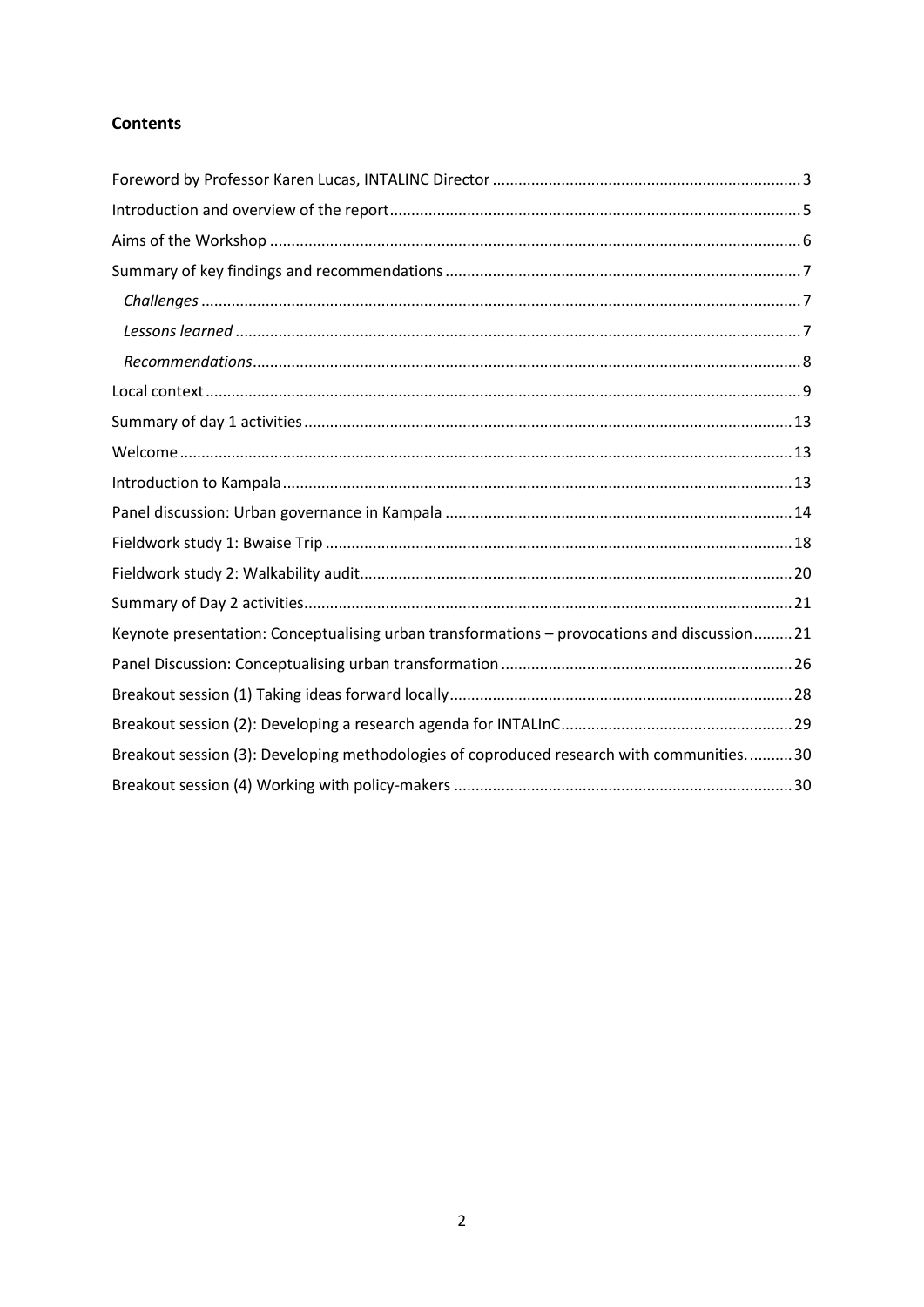## <span id="page-2-0"></span>**Foreword by Professor Karen Lucas, INTALINC Director**



INTALInC is designed to bring together researchers and other key stakeholders to discuss and expose the links between people's

mobilities and the opportunity to participate in important life-chance opportunities such as employment, education, and healthcare and welfare services.

Our mission is to provide the evidence to ensure that *every human being has a basic right to affordable, safe, clean & reliable mobility resources, with a particular focus on meeting the accessibility needs of low income populations and excluded communities.* 

This fourth report from the INTALInC project focuses on the workshop that was held in Kampala, Uganda in January 2018.

As this was the last of our case study workshops, we wanted to focus on how we might use the evidence that we have gathered through our experiences so far to make a real difference to the transport, mobility and accessibility experiences of low income populations in the countries we have visited. The main emphasis of the Kampala workshop was on talking to policymakers and transport project funders about how that might happen through their governance processes. This was a particularly apt topic as we were

hosted by Dr Shuaib Lwasa and his team at the Urban Action Lab at Makerere University in collaboration Professor James Evans and his team at Manchester University from Manchester University, both specialising in this important issue of urban governance in the transport realm.

We have also discovered a mutual interest in focusing on the extreme paucity of the walking environments in developing cities through our fieldwork studies. In every city that we have visited and regardless of the accessibility issues we have considered, walking has repeatedly been identified as the most important mode of transport for low income populations, and also the most overlooked through transport policy and governance. As such, it is grossly under-provided for within the urban fabric of developing cities, Kampala being no exception, making walking a lifethreatening activity for the people with no travel alternatives at their disposal.

And yet, walking is surely the *most sustainable* mode of transport available to us. The irony is that whilst in the Global North policymakers and planners are desperately trying to seek ways persuade people to walk and cycle more, in developing cities the majority of the population are already doing this – but at the risk of losing their lives in doing so! Meanwhile, these cities are building the infrastructures that undermine walking to prioritise the demands of a rapidly motorising elite and middle-class minority of their populations. This is not to say that Global South cities should not also be seeking to harness the benefits of new transport technologies and innovations,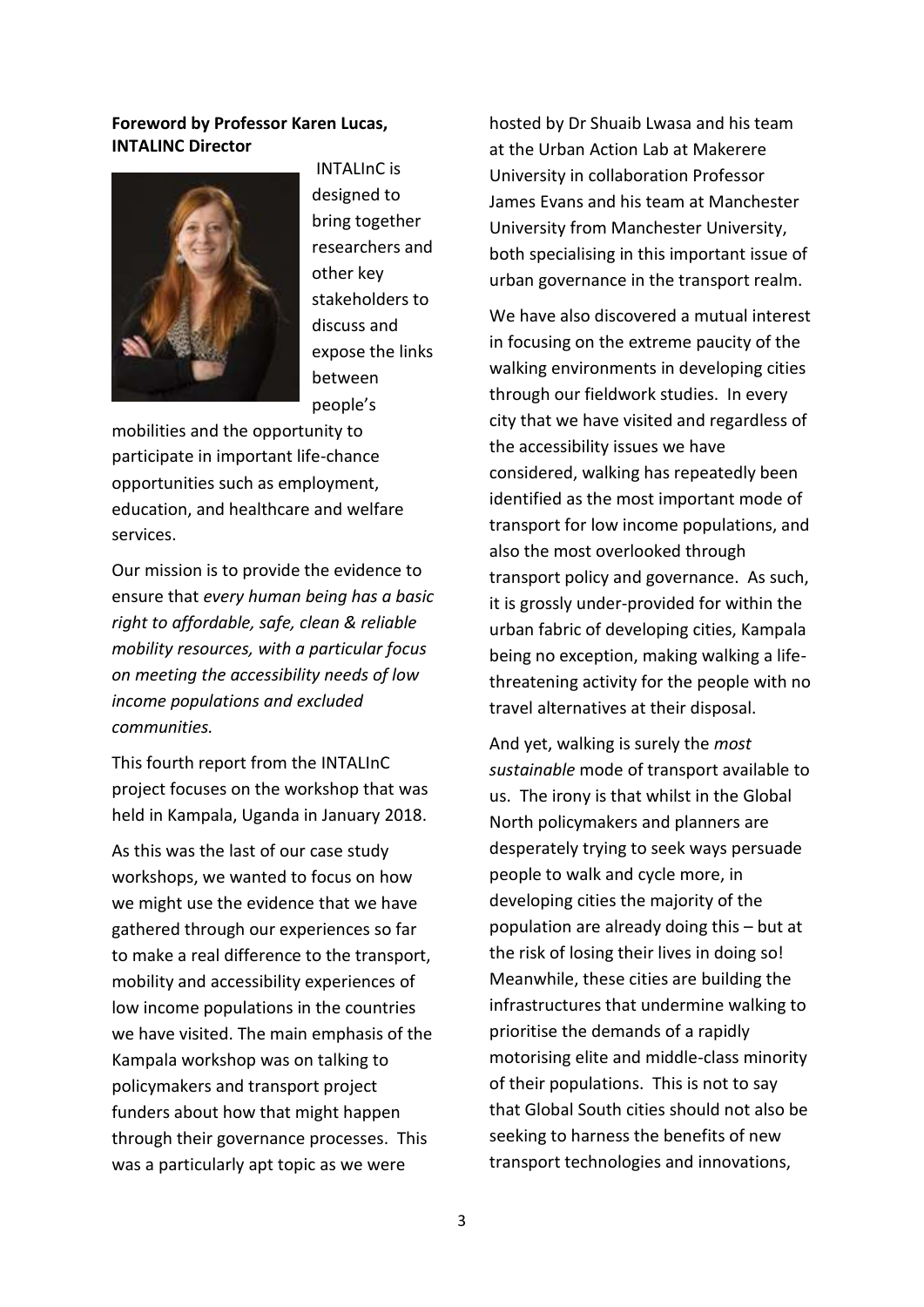but that they need to ensure they do that in ways which benefit rather than further disadvantage the people who are already demonstrating the sustainable mobility practices of the global sustainable policy rhetoric that now abounds within across the 'world transport' circuit.

It is not possible to leave a discussion of Kampala without reference to the ubiquitous *boda-bodas*. They are an important mode of transport for many people in Ugandan cities, but they are also responsible for the degradation of the pedestrian environment and walking rights within the city. Their drivers appear oblivious to the rules of the roads, driving on the sidewalks in their droves, and rarely stopping at the few pedestrian crossing lights that have been installed within the city. City planners recognise the problem but appear disempowered to do anything to address it. Herein, I believe, lies the problem for many developing cities when it comes to addressing their transport inequalities. Everyone appears to know what is wrong with the current situation, but no one can seem to offer any solutions for putting it right.

The same challenge faces INTALInC as we look to the development and expansion of our network activities in the future. How can we draw together the evidence which is already there about what works to address the extreme transport needs of low income populations that we have identified all over the world? How can we provide the evidence-base to not only identify the mobility and accessibility problems of the poorest and most overlooked residents of these cities, but

also co-develop appropriate, bottom-up solutions which better suit their mobility and accessibility needs? Finally, how can we better communicate and raise the value of addressing this important agenda with the people who make the decisions that shape the transport systems of developing cities, many of whom operate outside the control of the cities themselves?

Our thanks go to all the Kampala workshop participants and the Bwaise community we visited and who helped us to explore these important questions with them and to deliver the workshop and this report.

**Karen Lucas**  May 2018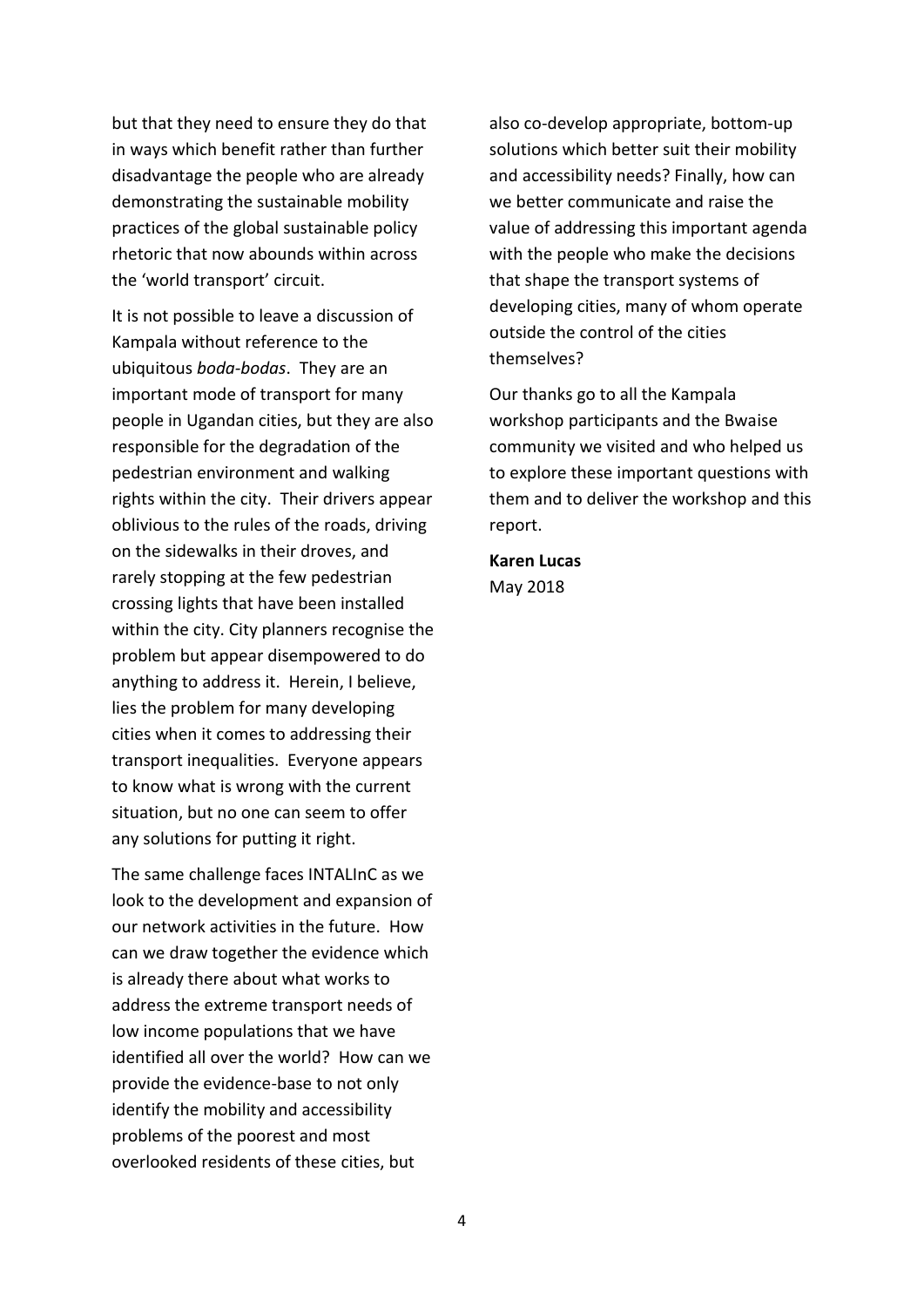#### <span id="page-4-0"></span>**1. Introduction and overview of the report**

The Pathways to Transformation workshop, held from the 23-24 January in Kampala, was the fourth INTALInC workshop in a series of five, and aimed to advance discussions towards understanding how mobility systems can be transformed to meet the needs of disadvantaged groups. This focus on transformation emerged from previous workshops that had highlighted the range of challenges faced by many of the world's poorest communities, as a way to move the network towards a more explicit consideration of what might be done to help address some of these challenges. The workshop was organised jointly by the Urban Action Lab at Makerere University (Uganda), and the Manchester Urban Institute at the University of Manchester (UK), both of which have a substantive and intellectual focus on urban governance and transformation.

The workshop was structured into three parts: governance, experience and transformation (see Table 1). The first morning set the scene in terms of the context in Kampala, covering governance, poverty and mobility. Tony Oyana gave a welcome address that introduced some of the framing challenges surrounding transport and planning in Kampala. Karen Lucas (Leeds) gave an introduction to INTALInC and recap of findings so far, followed by an overview of the workshop structure and activities from James Evans (Manchester). Shuaib Lwasa (Makerere) then gave an introduction to Kampala focusing on poverty challenges and relations to transport system and mobility. This was followed by a panel discussion on urban planning and governance in Kampala. The panel included Michael Wilkerson, CEO of Tugende a company who offer hire purchase loans to boda drivers, Samuel Mabala, Commissioner for the Department of Human Settlements, Enos Baluku, Transport Planner at the Ministry of Works and Transport, and Shuaib Lwasa, Associate Professor at Makerere University.

After lunch the group split into two parts to experience mobility challenges in Kampala. Group 1 conducted a walkability audit in the Wandagaya area of the city, while Group 2 travelled to Bwaise, an informal settlement, where they had the chance to talk to locals about mobility constraints on their lives. The outcome of these field trips was used in the breakout groups on day two to illustrate potential pathways to transformation and new collaborative governance arrangements.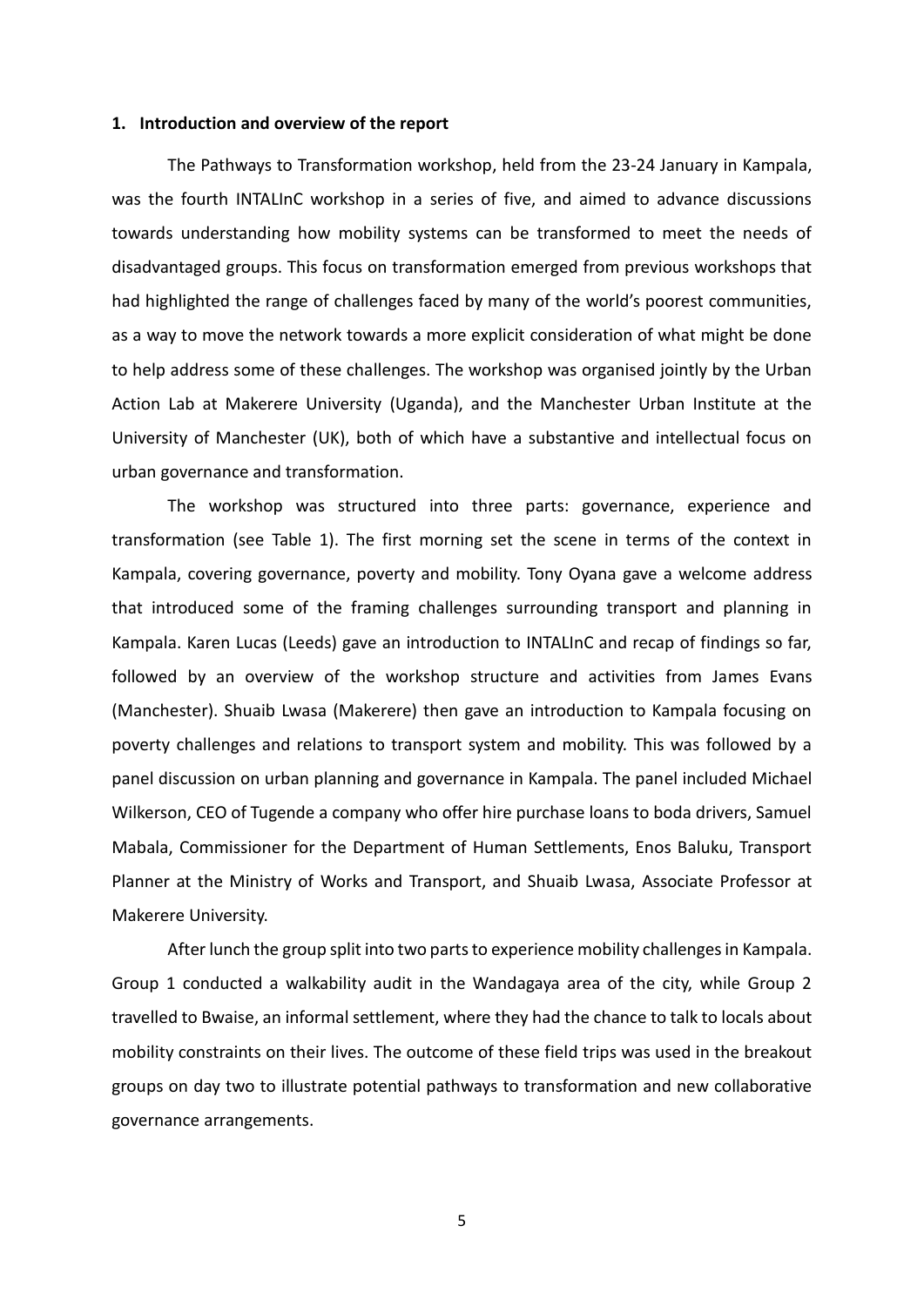Day two focused in on the challenge of transformation and how it might be possible to intervene in a city. Michael Hodson and James Evans (Manchester) gave a presentation on conceptualising urban transformation that was intended to provoke participants and give them some conceptual tools to think through some of their experiences on the previous day. This was followed by a panel discussion focusing on pathways to transformation with Martha Mugurura, Principal Urban Planner with the Ministry for Land, Housing and Urban Development, Frances Birungi, Director of Programme for UCOBAC and NGO that promotes the rights of women and children in cities, and Ekino Gerald, from the Ministry of Works and Transport.

After lunch the event moved into small group breakouts to consider a series of prespecified topics. These included: i) taking ideas forward locally; ii) developing a future research agenda for INTALInC, iii) developing appropriate methodologies for coproduced research with communities; iv) mechanisms for involving policy stakeholders. These sessions gave participants the chance for an in-depth exchange of experiences and ideas, especially between researchers and practitioners, and were generally felt to be the highlight of the event.

#### <span id="page-5-0"></span>**2. Aims of the Workshop**

Specifically, this workshop aimed to explore:

- Relationships between poverty, mobility and access to services in Kampala
- How transport is currently organised and governed within the City?
- How could transport planning and policies be improved to meet the needs of disadvantaged groups?
- What new collaborations, governance and capability are needed to enhance access to sustainable mobility in Kampala?
- What are the evidence and research gaps for promoting pro-poor transport strategies at the local and national level?
- What are the key lessons and new understandings to take forward informal/formal governance arrangements for pro-poor transport in Kampala and other Ugandan cities?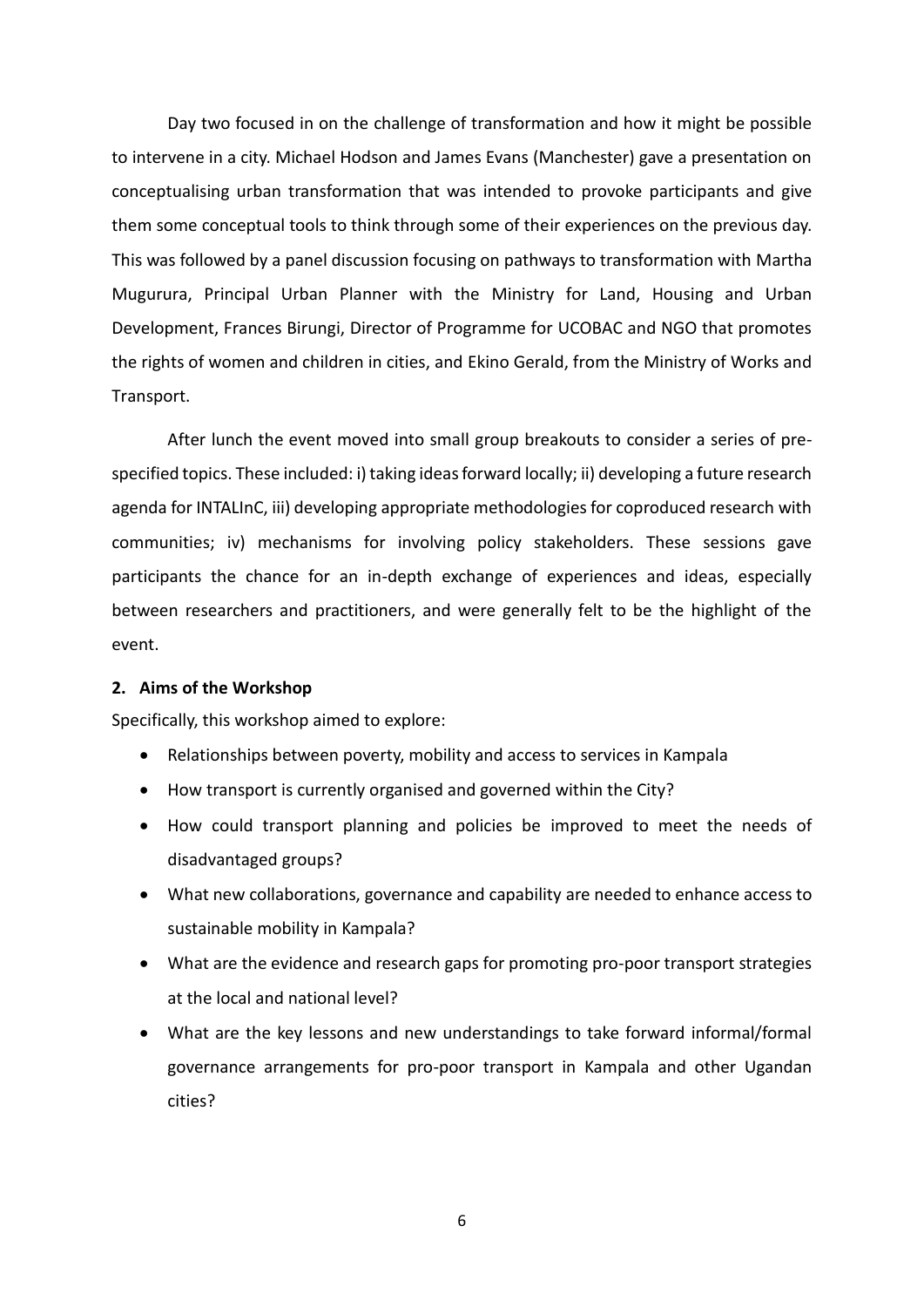## <span id="page-6-0"></span>**3. Summary of key findings and recommendations**

## <span id="page-6-1"></span>**Challenges**

- Land Planning is key to delivering better transport, but the City does not own or control most of the land. Land prices are also rising rapidly.
- Politics Interference from elected leaders of the five districts of Kampala can derail integrated transport or housing planning.
- Data and evidence Lack of data to assist planning. The Ugandan Government seeks to replicate successful experiences such as the one in Cape Town. Plans are to use the taxis as feeders for public transit.
- Pace of growth Difficulty of coping with the pace of growth of the city, especially in peripheral areas and a lack of long-term vision.
- Non-motorised transport Many distances are actually walkable but barriers for walkability affect particularly women and children. Micro-level mobility needs to be understood better for different groups, e.g. walking jams at rush hour, school children walking to school, people who are disabled. The balance of street use between pedestrians and hawkers needs consideration.
- Informal transport Plays a large role in providing mobility and livelihoods. People are dissatisfied because of transport problems, economic loses. In particular congestion and safety are big mobilisers of public opinion.
- Funding imbalances. Bus Rapid Transport (BRT) receives \$670m for only three routes in Kampala, whereas the whole national budget for the Slum Upgrading Programme is only \$2.3m. There is lots of planning from communities to higher levels but there are barriers to implementation, at local level especially, and low income communities are not able to secure resources.
- Joined-up thinking Although there is horizontal integration between sectors at national level, there is a tension between national and local governments. There is a problem of ownership and jurisdiction in the infrastructure.

## <span id="page-6-2"></span>**Lessons learned**

 There is a need to address the actual lived needs of people *where they live and work* rather than at arm's length. The current situation seems manageable but this will change with the predicted explosion in population.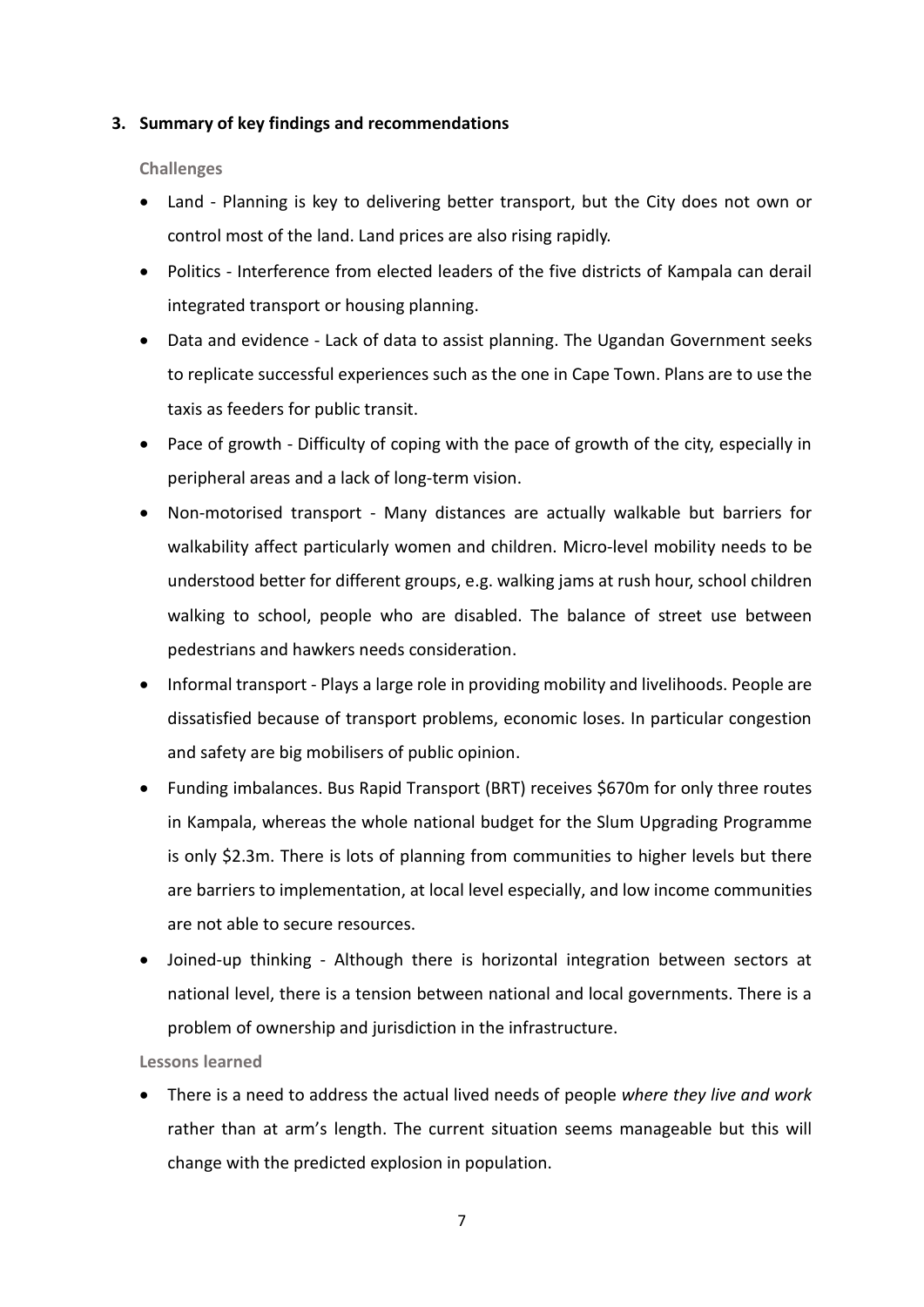- The Kampalan transport system is changing, largely driven by private sector interventions, for example where businesses promote increased safety and the adoption of digital ride-hailing technologies. External Development Bank and international AID funding is also highly influential in determining what new projects are brought forward. However there are some smaller national and local government and NGO initiatives.
- Lots of global best practice is available but the challenge is enabling its successful implementation. The introduction of Western-style infrastructures is not necessarily the solution (e.g. the evidence during the field trip of pedestrian crossings that no-one uses).
- There is lots of great public participation and engagement with communities many services are managed at municipal scale. Ministries consult widely with communities.
- There are already national strategies for non-motorised transport (NMT) in place and KCCA has strategies on gender and NMT for Kampala, so there is a good fit between INTALInC's aims and Kampala's and Uganda's policy ambitionsfor transport. There are planned NMT interventions happening on the ground that would be ideal for some structured evaluation and learning to drive broader change.
- The UK Department for International Development (DfID) has an East African Cities Programme, and the UN Capital Development Fund is focusing on land management and public space. This could be a funding source for inclusive transport initiatives such as walkways.

#### <span id="page-7-0"></span>**Recommendations**

- Produce and communicate the evidence concerning the importance of NMT in the Kampalan context (and for other Uganda cities) targeted at policy-makers and funding bodies.
- Improve our understanding of specific local contexts to produce bespoke solutions that will actually work.
- Guidance is needed on what types of data are available / required and new ways to collect relevant data.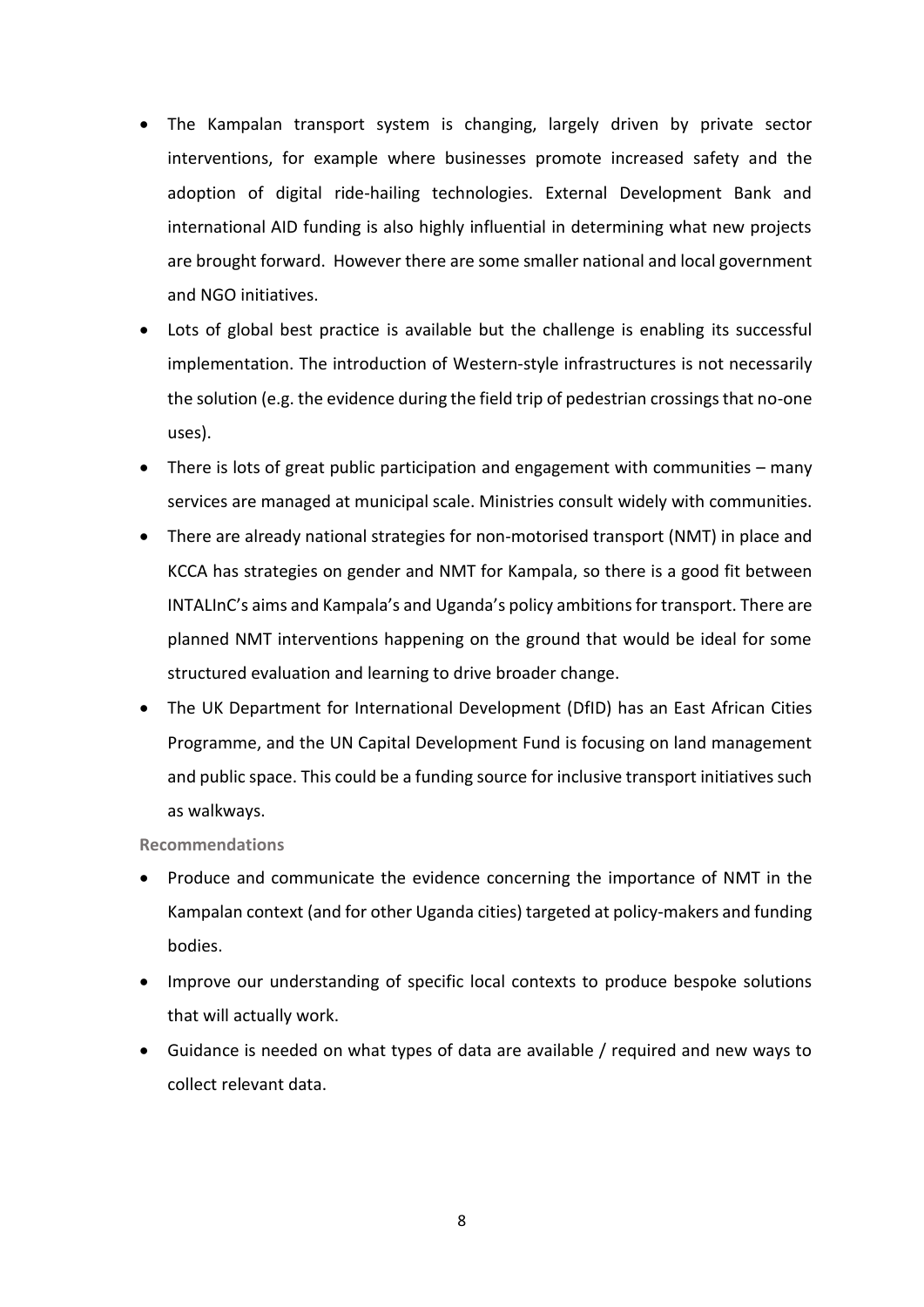- Develop proposals with workshop participants to access funding opportunities and develop NMT actions to deliver national and local government stated policy aims and objectives.
- Consider the appetite for action research projects, methods and 'know-how' about to link policy makers and communities more effectively. This requires capacity building projects and partnerships of the kind managed by the Makerere Urban Action Lab and the INTALInC workshop and network.
- $\bullet$  Include a wider range of stakeholders in transport governance  $-$  e.g. SMEs, communities etc. and the deployment of methods to empower them to build their local capacity to drive change.

#### <span id="page-8-0"></span>**4. Local context**

Kampala is the administrative capital and economic hub of Uganda. As the country's main economic nucleus, it is undergoing extensive physical, political, economic and environmental transformation. It attracts the largest share of capital inflows into the country's economy, and also has the highest per capita output. Recent official estimates placed its resident population at about 1.5 million (UBOS, 2014), with the highest growth rate of about 5.2 per cent per annum. Kampala is the engine and fulcrum of Uganda's economic growth, with its wide range of manufacturing, industry, service and construction industries. The city, therefore, continues to attract large numbers of rural-urban migrants from across the country in search of opportunities and access to services.

Recent research suggests that the demographic dynamics of Kampala are also influenced by inflows of refugees and internally displaces persons (IDPs) escaping violent and armed conflict (Montieth and Lwasa, 2017). The city's population continues to grow, surpassing its capacity to respond to existential and emerging local needs. As such, it has become a site of sharply contrasting socio-spatial realms, where small archipelagos of affluent neighbourhoods exist side-by-side with large swathes of informal settlements. According to the Slum Profiling Report (2014) presented by NSDFU/ACTogether, Kampala City has about 62 recognised slum settlements, accommodating close to 560,000 families. With an average family size of five, this translates into a total slum population of close to about 2.5 million people. Most notably, this is twice the figure used as a baseline in the Kampala Physical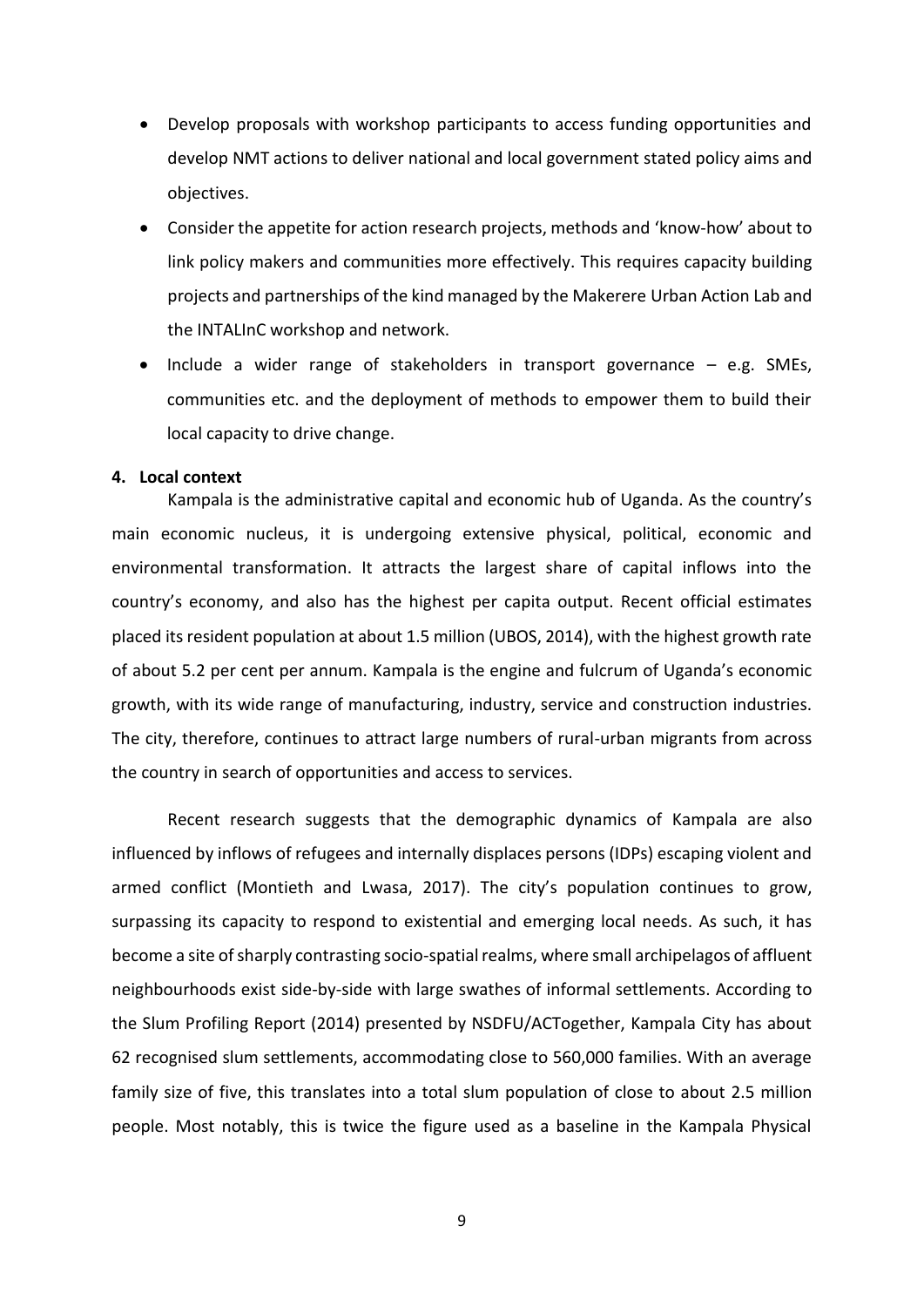Development Plan<sup>1</sup> [KPDP]. Poor households earn about USD 50-100 per month and therefore struggle to meet their most basic needs.

More than 1.5 million people live and work in Kampala, while a comparable number commute daily from metropolitan areas, as far as 30km from the city, to earn a living. Various estimates project that if the city's demographic growth trajectory continues at the current rate, it will become a mega-city with a population reaching 10 million<sup>2</sup> by 2040. Among other factors, this demographic explosion will only exacerbate urban mobility, overall functionality and productivity due to the associated diseconomies of congestion. The city's current transport system is characterised by traffic jams with about 24,000<sup>3</sup> productive man-hours being lost daily. The most affected groups are the urban poor, including vulnerable groups like women, children and the elderly. A sizeable proportion of the city's urban poor walk to make daily intra-urban trips. Others use *boda-boda* bicycles and *boda-boda* motorcycle taxis and the ubiquitous *matatu* 14-seater mini-buses. These different modes of mobility, though not without advantages, have their drawbacks.

Walking is the preferred mode of transport employed by a large number of the Kampala's urban poor to make work or other related trips since no direct costs are incurred. However, aside from a few streets within the CBD, facilities such as walkways, road crossing aids, and signage or walk bridges are non-existent. Pedestrian safety is far from guaranteed, given the high level of recklessness by motorists. Open manholes and poorly levelled streets also pose serious hazards to pedestrians. They are also exposed to high-levels of air pollution, extremes of weather such as floods, storms, and heat, and, especially in the case of women and girls, abuse and harassment.

Data from Kampala City Council Authority (KCCA) suggests that more than 120,000 *boda-boda* motorcycle taxis operate in the city, on more than 10,000 stages providing transport services, especially to school-going children from poor families, pregnant women and market vendors who cannot easily transport their produce to markets using *matatus*. A smaller proportion use the bicycle taxis. However, users of these mobility options are

**.** 

<sup>1</sup> Kampala Physical Development Plan (2012).

<sup>2</sup> http://www.worldbank.org/en/country/uganda/publication/uganda-economic-update-growth-challengecan-ugandan-cities-get-to-work

<sup>3</sup> http://theconversation.com/why-kampala-holds-single-biggest-growth-opportunity-for-uganda-52230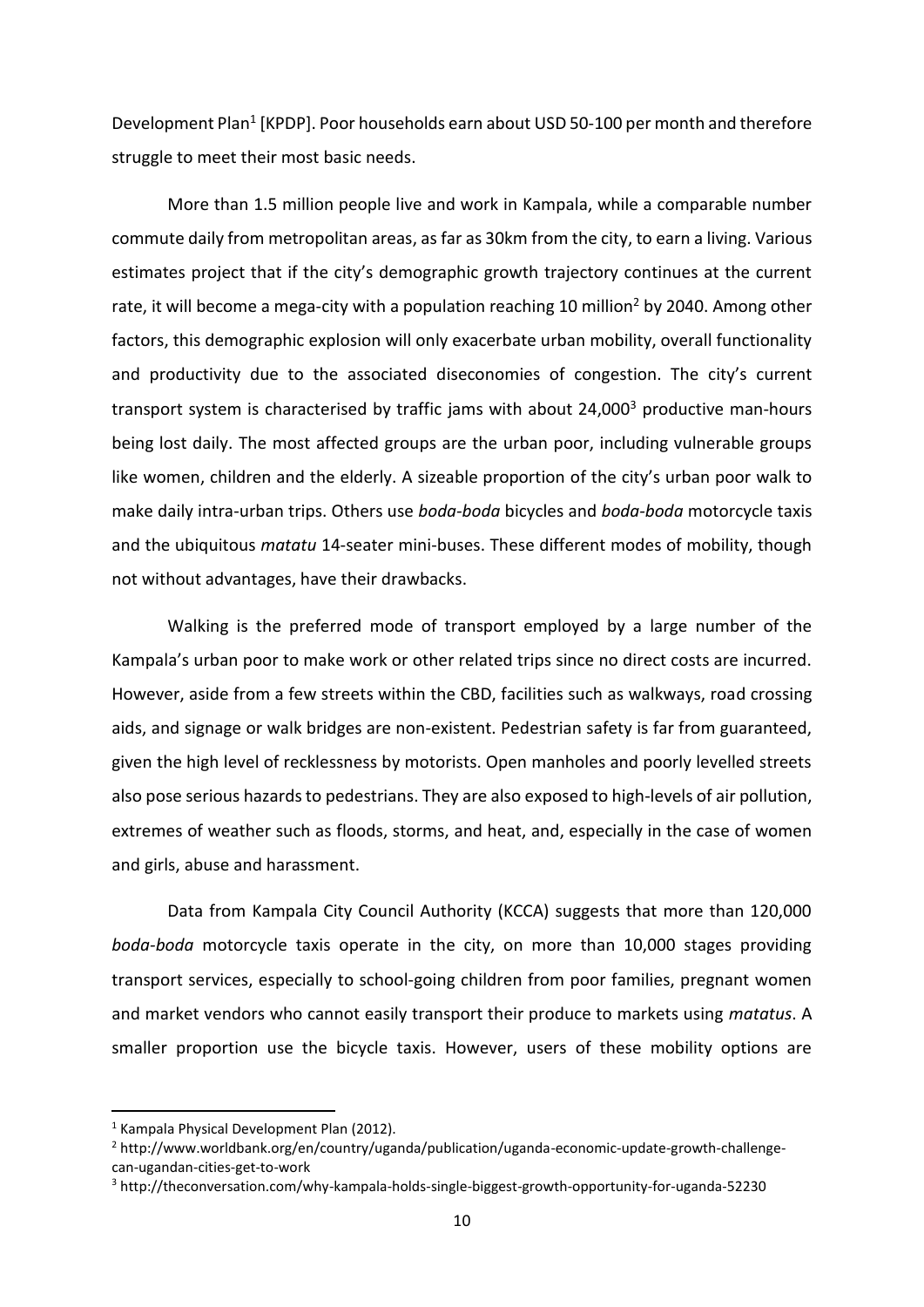significantly exposed to inherent risks like accidents, harassment and physical abuse due to indiscipline and recklessness by the operators. Nevertheless, the *boda-boda* motorcycle taxis have become an almost indispensable part of the city's transport infrastructure given their ability to navigate through the daily traffic gridlock, saving poor commuters valuable time. Many of the Kampala's urban poor also rely on the *matatu* minibuses for mobility. As with the other options, the minibuses have their drawbacks. Poor commuters, along with other users, lose a lot of time stuck in the city's endless traffic jams, which increases travel times and affects productivity (Kampala loses USD 28 trillion per year due to traffic congestion<sup>4</sup>). The minibuses are notorious for their unpredictably variable fares, lack of fixed timetables and stops from which they operate, making them very unreliable.

Until recently, the city's infrastructure network had degenerated significantly, partly stemming from inadequate resourcing and compounded by deep administrative and management dysfunction (Goodfellow, 2010). The absence of an efficient public transport system, underpinned by an ever shifting, highly contested and fragmented political landscape characterised by intense hegemonic contestations between the central government, elite, the opposition, the city's successive administrations and various groups with entrenched interests in the transport sector (for example the *matatu*-taxi and the *boda-boda* operators and their respective umbrella organisations) at different scales and levels typify the complexities that underpin mobility in a city like Kampala. These groups, and others, are locked in intense power contestations, where the ultimate objective of each is to circumvent or resist development regulations to ring-fence their interests (Goodfellow, 2013). Unfortunately, the resulting power gridlock has only contrived to limit the implementation of much needed interventions meant to improve urban functionality, of which accessible, affordable, safe and efficient transport and mobility is vital.

In 2010, the Kampala's administration was recentralised, and KCCA replaced KCC (refer to KCCA Act, 2010). Offered greater fiscal autonomy and financial support, KCCA has made extensive investment to improve key road infrastructure, much of which had fallen into a state of neglect and decay. Several feasibility studies have been undertaken for introducing bus rapid transit (BRT), a light rail system (LRT), cable cars, fly-overs, road widening and

<sup>4</sup> [https://www.newvision.co.ug/new\\_vision/news/1455739/traffic-jam-eats-sh28-trillion](https://www.newvision.co.ug/new_vision/news/1455739/traffic-jam-eats-sh28-trillion)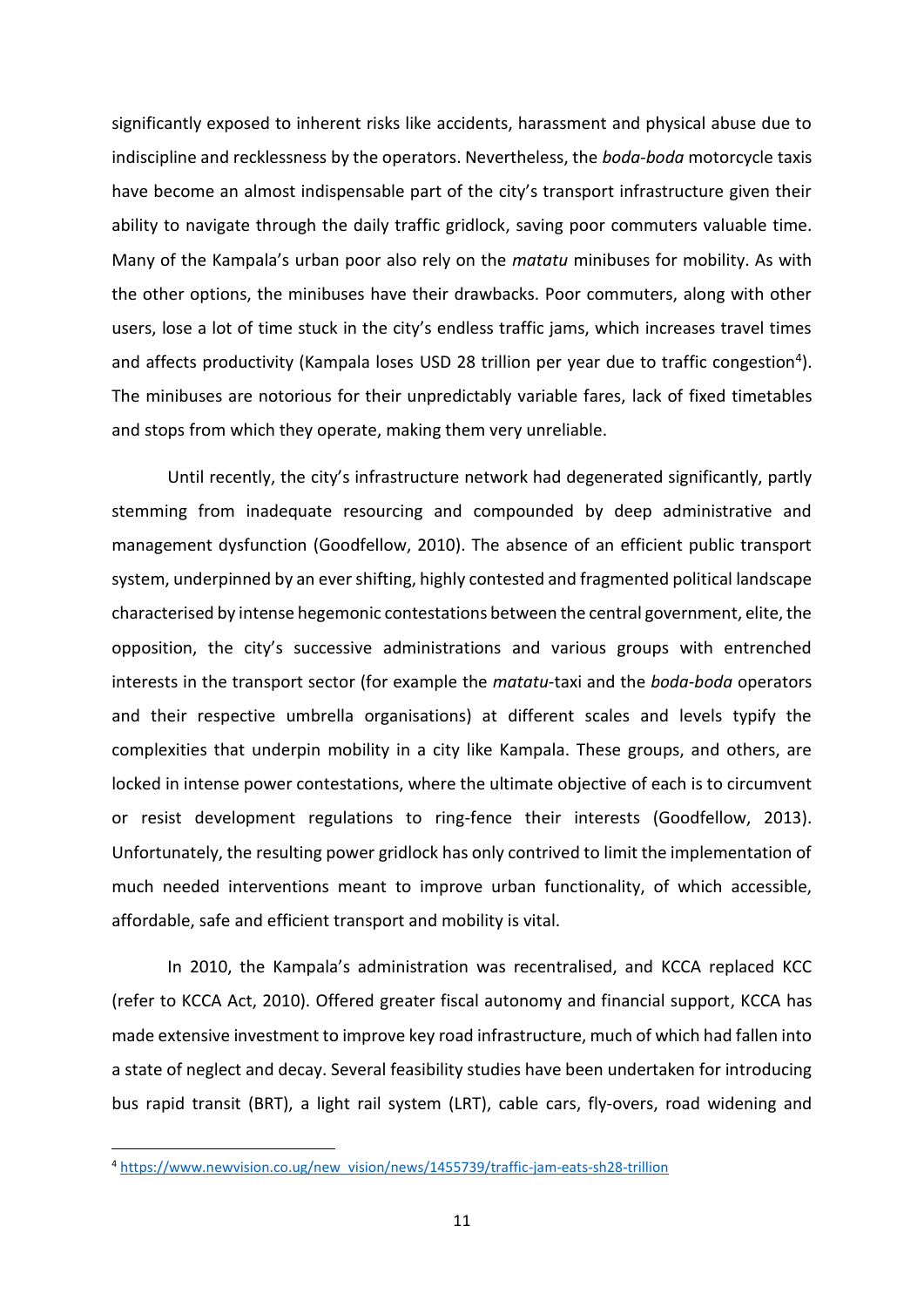upgrading, cognizant of the need for a more efficient transport system (KCCA Strategic Plan, 2015-2016). However, many of these initiatives are supply-driven, technologically-focussed and long term. If implemented, they will respond to the needs of those using motorised transport modes, rather than the collective needs of a largely poor, urban population. To improve the city's overall mobility levels, a more balanced approach prioritising user needs and preferences is required. In the continued absence of an accessible, affordable and safe public transport system, the urban poor's inability to access opportunities and improve productivity has ensnared them further in a vicious cycle of chronic poverty and precarious livelihoods.

The myriad of challenges, such as inadequate sanitation infrastructure, unemployment, extreme poverty, inadequate access to services (for example solid waste management, healthcare and education etc.), poor drainage, poor accessibility and inadequate housing that the urban poor living in Kampala's informal settlements are confronted with have been highlighted and analyzed extensively before (NSDFU/ACTogether, 2014; Ssengendo, 1992; Mukiibi, 2012). However, although transport and mobility clearly stand out as topical issues that require similarly urgent attention, very little research has been undertaken so far in this area. More research needs to be undertaken to better understand the scale, magnitude and extent of mobility deprivation and transport poverty in Kampala.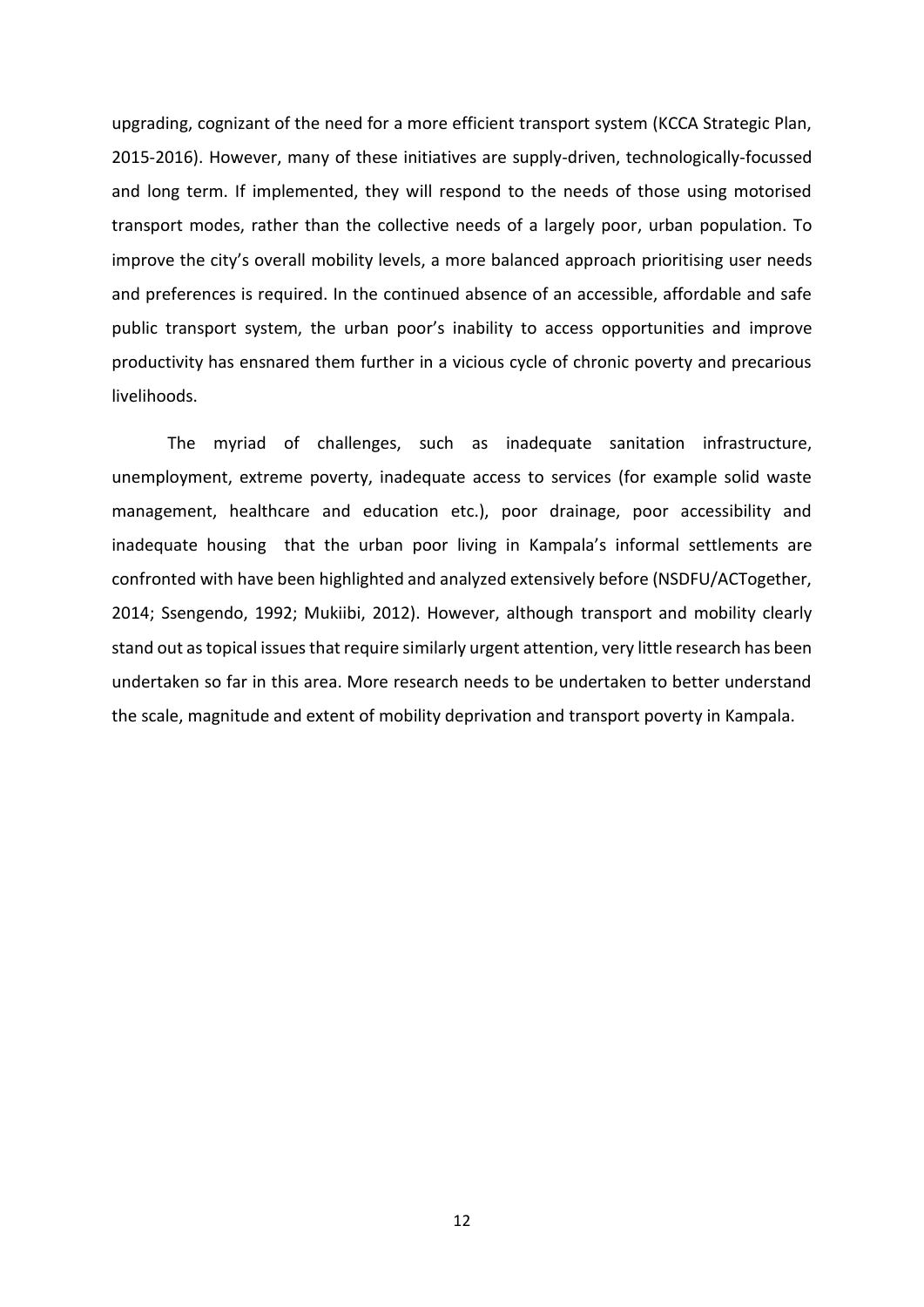#### <span id="page-12-0"></span>**Summary of day 1 activities**

#### <span id="page-12-1"></span>**5. Welcome**

**Professor Tony Oyana, University of Makerere**

Over the last 25 years, *boda-boda* have replaced bus services as the main means of transport for commuters. Motorcycles are also the preferred means for people who live in villages and are engaged in poorly paid work. For journeys of five miles or more, citizens of Kampala and its environs use the *boda-boda*.



We are concerned with the dimensions of space and time: how space is organised and structured, and its dynamics. A key issue is land. If you look at long term planning, Kampala has a city plan but, in reality, is this being followed? Away from the city centre there is no strategy for either housing or commerce. In Kampala, KCC owns land and so can control planning, but outside the city centre this is not the case. Kampala's development is driven by the commercial sector.

Transport has implications for mobility and the environment; governance and planning is critical. Some travel demand models have been developed: it is estimated that in Kampala approximately one million people travel to the city for work each day. Their commutes are impeded by low operational speeds, overcrowding, and congestion caused by livestock, wheelbarrows and carts, cars, buses and *boda-bodas*.

#### <span id="page-12-2"></span>**6. Introduction to Kampala**

**Professor Shuaib Lwasa, University of Makerere**

Cities such as Kampala are missing reliable and unbiased baseline information for the planning and evaluation of transport policy, and despite the existence of long term urban development plans, there is a lack of overall vision for the future. While there has been an improvement in transport supply in quantitative terms, a comparable qualitative transformation is largely absent.

A key factor in Kampala's development is increasing land prices. Groups with significant purchasing power are acquiring land in the peripheries and peri-urban areas which will contribute to the development and expansion of the city.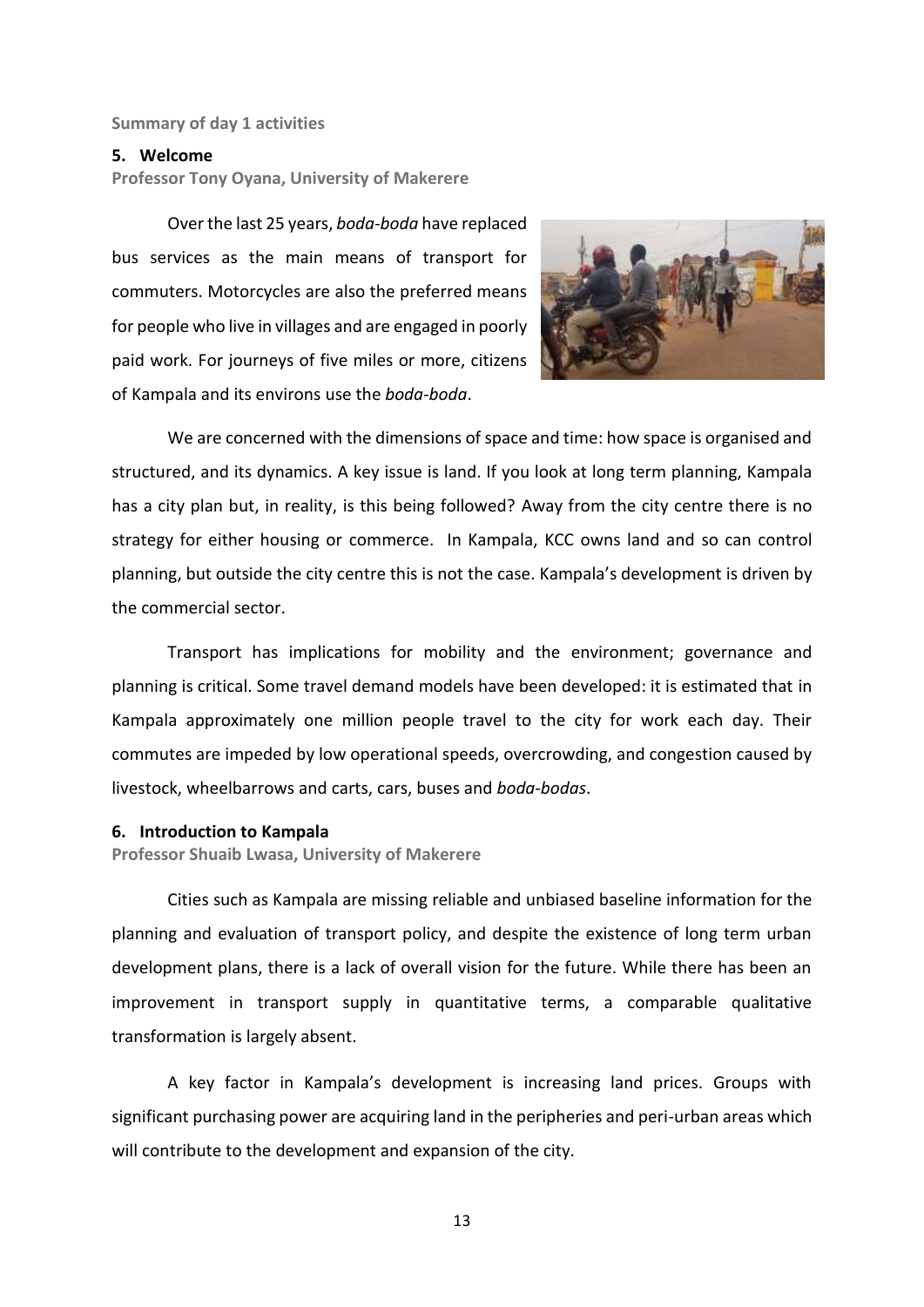Mainstream tools for travel demand estimation do not consider the larger metropolitan scale of the city, skewing information that is informing infrastructure and public transport service planning and development.

#### <span id="page-13-0"></span>**7. Panel discussion: Urban governance in Kampala**

**Panellists: Michael Wilkerson, CEO at Tugende (MW); Samuel Mabala, Commissioner for Department of Human Settlements (SM); Enos Baluku, Transport Planner at Ministry of Works and Transport (EB); Shuaib Lwasa, Associate Professor at University of Makerere (SL)**

#### **Opening remarks:**

**SL**: Low income communities in Kampala and other Ugandan cities experience significant deficiencies in terms of access to mobility and essential public services and utilities. Although travelling distances for low income populations are generally relatively short and could be covered on foot, the infrastructure support is missing making walking unsafe and insecure. Studies have identified specific barriers to walkability (which have a particularly profound effect on women and children).



Slums are badly affected by land-use planning constraints meaning that they cannot be integrated and lack basic connectivity and accessibility. Low income communities are generally within a 1.6 kilometre distance from services and there is a need to develop neighbourhood and regional land planning to enable access to services by slum-dwellers.

**MW**: Tugwende is a company which works to help *boda-boda* drivers organise their businesses. The drivers can earn well, but are not able to access credit in order to purchase motorcycles. Tugwende leases 5,400 motorcycles, providing loans to drivers allowing them to build ownership, as well as access training and support to build sustainable livelihoods. Tugwende has enabled around 3,600 drivers to buy motorcycles; they often go on to sell them, using the profit to purchase land in their home villages.

The livelihoods of *boda-boda* drivers are threatened by plans to modernise public transport.

**SM:** The Ministry of Housing has developed programmes which enable slum-dwellers to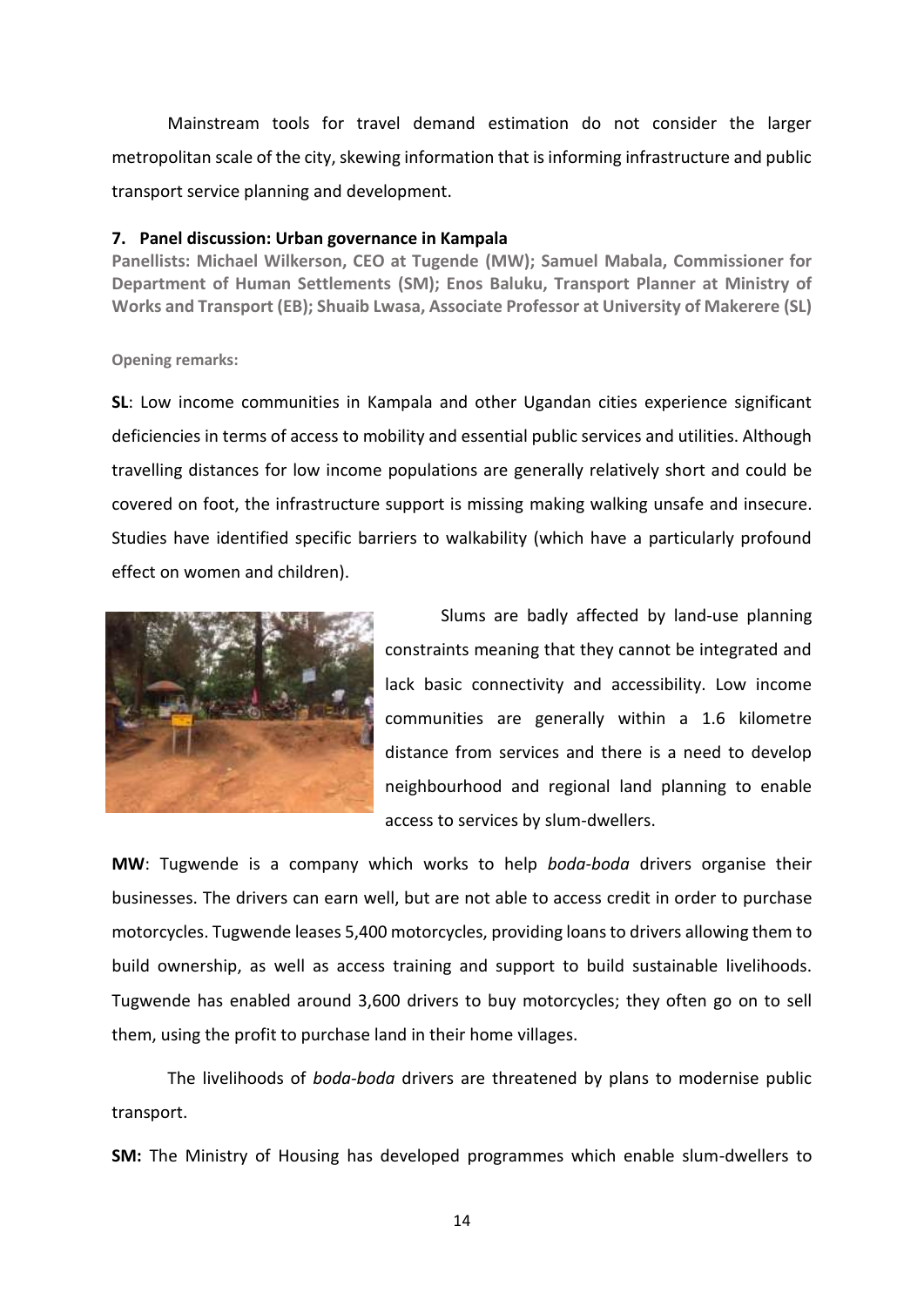accumulate assets and housing. Students join organised groups to develop proposals on how settlements should develop. There are also micro-financing and small business development schemes for these communities.

There is a clear link between affordable housing and accessibility, and new support programmes for urban infrastructure consider investment for pedestrian spaces. There is a programme in place to include dedicated pedestrian lanes on roads. Responsibility for urban transport infrastructure and urban development have been devolved to municipal level. Key issues include the lack of planning in the slums; the need to economically empower the urban poor, enabling them to save and invest in affordable housing; and the need to educate planners allowing them to include the slums in their work.

**EB**: The national motorised and non-motorised transport policy is concerned with mobility as it relates to pedestrians and low-income citizens, providing guidelines for the development of safe infrastructure. Municipal and local governments have responsibility for implementing national policy while the traffic police are responsible for traffic management.

Government policy attempts to improve accessibility in the first and last miles of journeys, linking future and existing trunk-line mobility to local infrastructure.

In Kampala, there is 3.75 km of non-motorised infrastructure in the city centre. The city's strategic plan and the national transport plan, covering the next 15 years, include a nonmotorised transport policy supporting the mobility of low income populations. The plans aim to recognise the role of walking and cycling and support their development; to improve safety measures and enforcement; to integrate different planning bodies; to maintain the rail network as a whole; and to recognise the importance of creating first and last mile accessibility and safety between roads and housing.

**Question and Answer session:**

#### *Q: What forms of integration are there between housing and transport ministry?*

A: At a national level there is inter-departmental coordination. Most planning initiatives are funded as projects and ministers work in teams on different projects. There are institutional structures reaching down to communities that also cross sectors. Most planning initiatives are funded through specific credits which are cross-sectoral in terms of both planning and implementation. We have to recognise the tension between national and local governments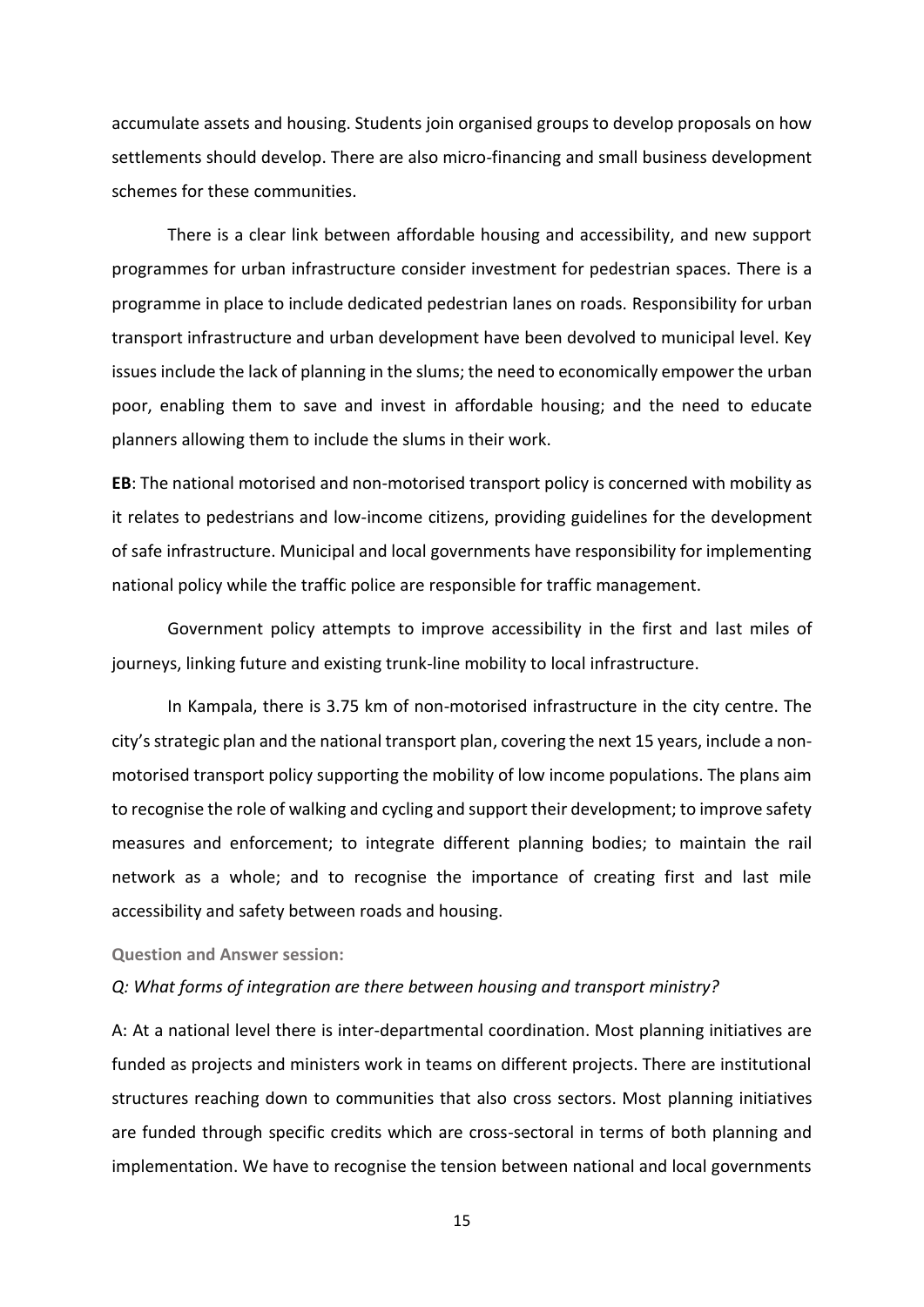where there are problems around ownership and jurisdiction of infrastructure.

*Q: What happens with vertical integration within government bodies?*

A: There is a shift from implementation to evaluation. Different roads are managed by different bodies so micro-level interventions are very hard to implement, plus there is a lack of human resources and enforcement strategy.

*Q: Programmes such as the BRT are conceived and implemented at national level. How can coverage and accessibility be maximised in the BRT? How are the BRT going to be planned in order to give the best possible access to low income communities?*

A: The BRT system is being developed in partnership with the private sector and operated through a government franchise.

#### *Q: What plans are there to address congestion problems without challenging accessibility?*

A: Different plans are in place, and all are at different stages of implementation. There are plans to liberalise and formalise the governance of taxi operations while limiting entirely profit-focussed services. Additional bus services are being introduced outside of the main network to reduce congestion.

*Q: There are plans for a park and ride system – how will this work?* 

A: It will connect with the BRT and light rail systems.

*Q: How do new boda-boda drivers access Tugwende credit?*

A: The system relies on mouth-to-mouth promotion. Drivers find out about the programme through their own networks and there is a 'membership' system in place.

*Q: Is there anybody in government looking at micro-level mobility? What forms of consultation are there with local communities?*

A: At national level there are consultations with organisations that represent local communities and social groups. Detailed neighbourhood plans are the responsibility of municipal governments, who organise consultation groups with slum dwellers. There is emphasis on capacity building at local level to facilitate the implementation of urban development plans.

Universities and national agencies are consulting with local communities and it is clear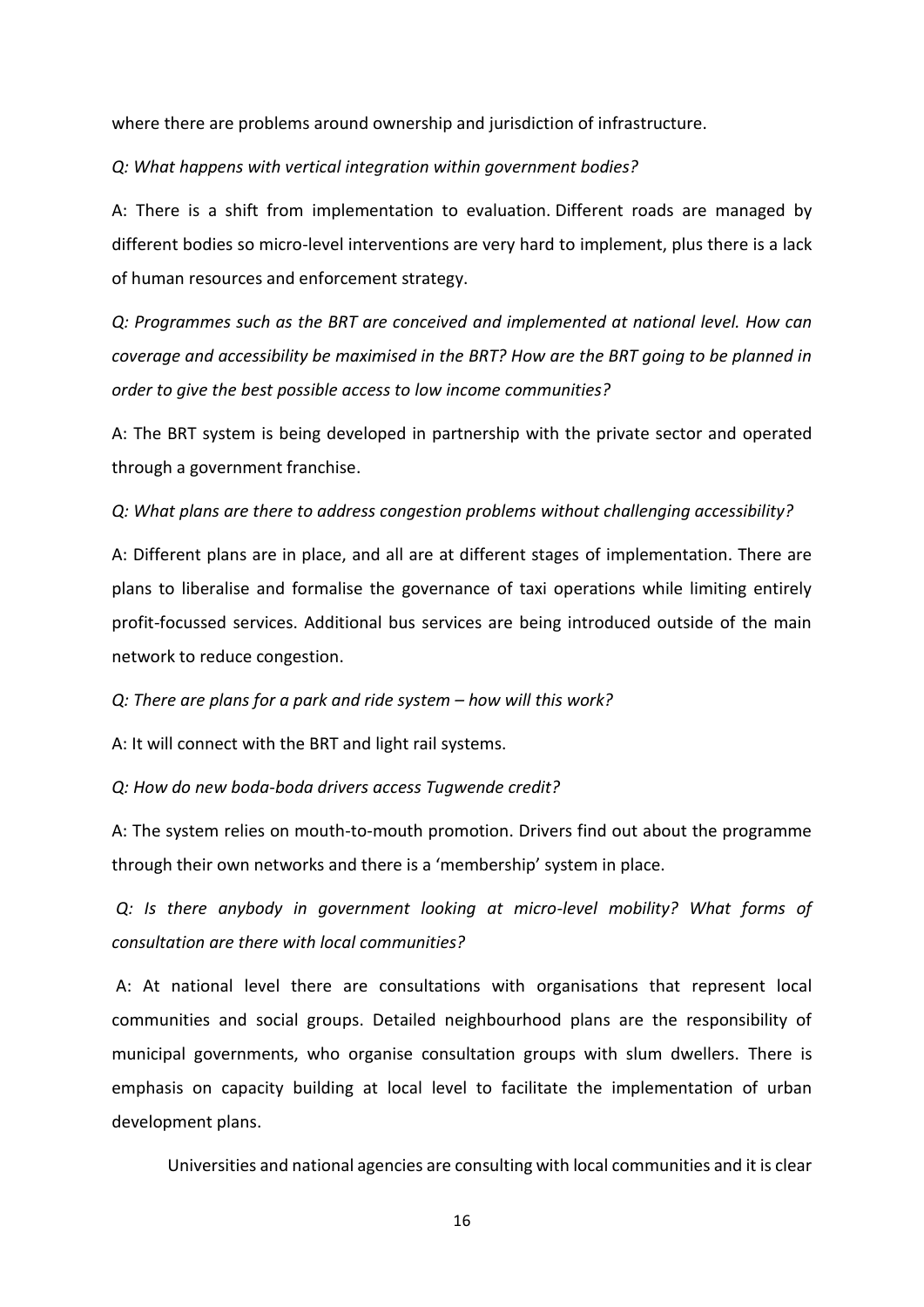that there is still significant work to be done in terms of capacity building in low income populations. Low income communities struggle to access the resources necessary for the implementation of plans. There is a need to develop strategies in contexts where resources are unavailable. *Boda-boda* associations have contributed to strategic planning and there is some collaboration across sectors, for example in the implementation of the Express Way.

### *Q: How do local projects access government financing?*

A: Local groups need to identify priorities and present these for assessment and possible financing. One hundred and thirty community projects in five different municipalities are currently supported.

#### *Q: How can Tugende help drivers contribute to safer pedestrian mobility?*

A: All road users behave badly, including those using government number plates. There is no incentive to behave well. This could be improved by better training to address people's attitudes on the roads. There is also a need for improved enforcement.

#### *Q: How can roads be decongested without reducing access by vulnerable populations?*

A: There are plans in place to improve public transport through the modernisation of services and technologies. The government is seeking to duplicate the successes of other cities such as Cape Town.

#### *Q: What is the public view of transport in Kampala?*

A: People are dissatisfied because transport problems lead economic losses. There is also public concern around congestion and safety.

#### *Q: To what extent does the availability of external funding influence planning?*

A: The Ugandan economy functions because of external funders. Local funding for research is extremely limited and depends on consultancy work and external interests meaning the agenda is driven by a very small group of people.

#### *Q: What are the links between transport plans and livelihoods?*

A: Plans are evaluated economically and it is anticipated that the improved infrastructure will have a positive economic effect.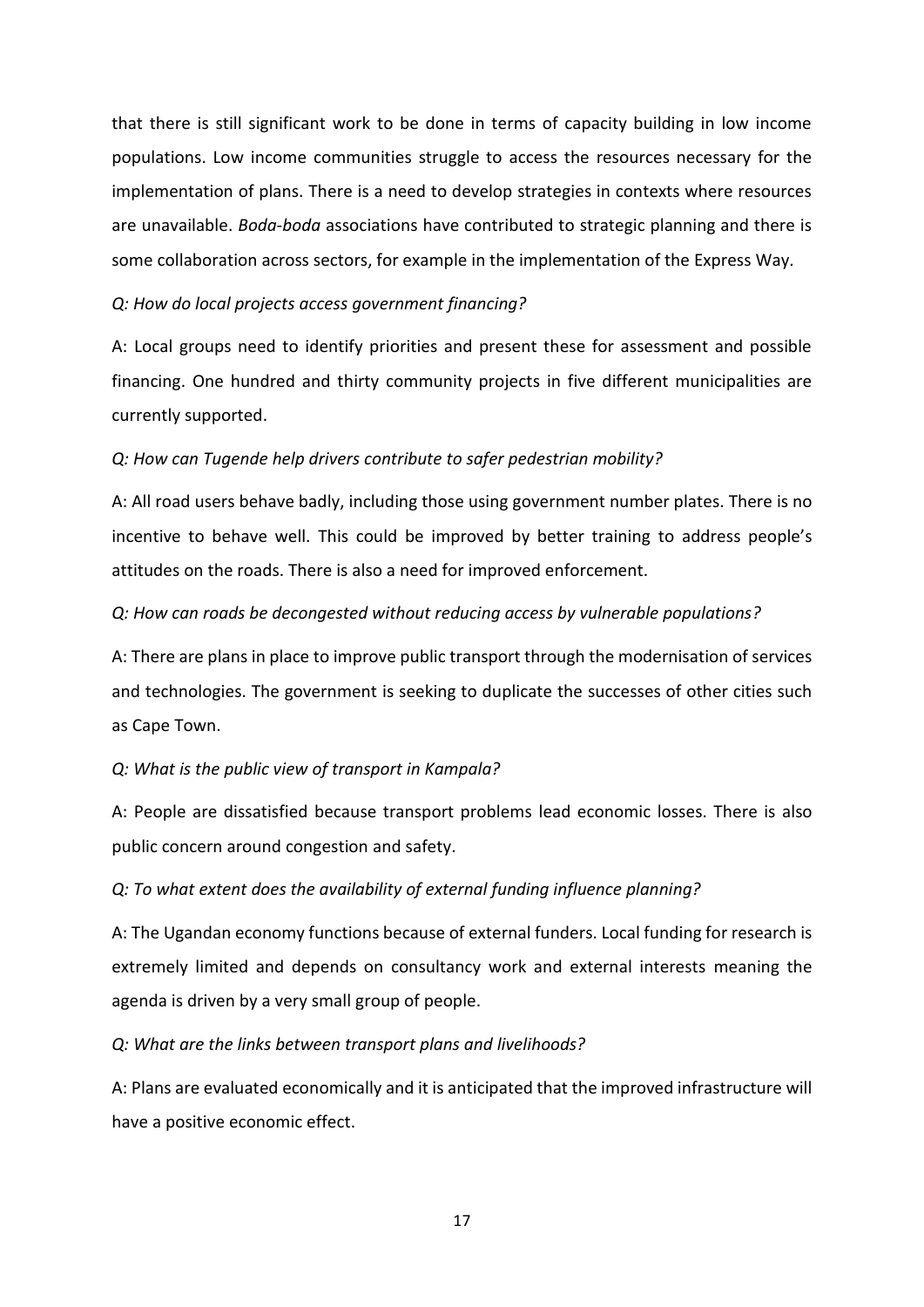## *Q: Which demographic groups use boda-boda?*

A: This differs from urban to rural populations and depends on the area of the city where the *boda-boda*s are operating.

*Q: is skills capacity a problem or not?*

A: There are not enough transport planners. We are doing badly in terms of human and financial capacities.

## <span id="page-17-0"></span>**8. Fieldwork study 1: Bwaise Trip**

Bwaise is a slum settlement with a population of around 2,000 people. Residents pay rent to private landowners. Community groups are well established and engage residents in initiatives such as saving schemes, work with NGOs and the University.

Workshop participants met with members of the Bwaise community team who identified the following key issues in terms of accessibility and mobility:

*Access to healthcare* is restricted by financial resources and distance. It takes at least one hour to walk from Bwaise to the nearest health centre, and there are reports of women giving birth *en route*. Heath centres are under-resourced and do not always have medicines available. The only vehicular access to health centres is by *boda-boda* because of the poor conditions on the surrounding roads.

*Access to education* is poor: children travel around three kilometres to get to school, making the journey either completely on foot, or travelling by *boda-boda* in the morning and walking home. Poor road conditions make vehicular access to school impossible, though even if these were improved, families would not be able to afford taxi fares.

*Access to work* is also difficult. Community residents tend to either travel away from the settlement to their place of business, or work selling goods locally. Those working away from Bwaise experience significant congestion walking to work and there are often 'walking jams'. Women who sell goods in the settlement travel long distances to markets early in the morning to purchase their stock.

*Weather conditions* also impede mobility. During the rainy season, transport fares increase dramatically and without warning. Most traders struggle to meet these increased costs which are passed on in the prices of goods.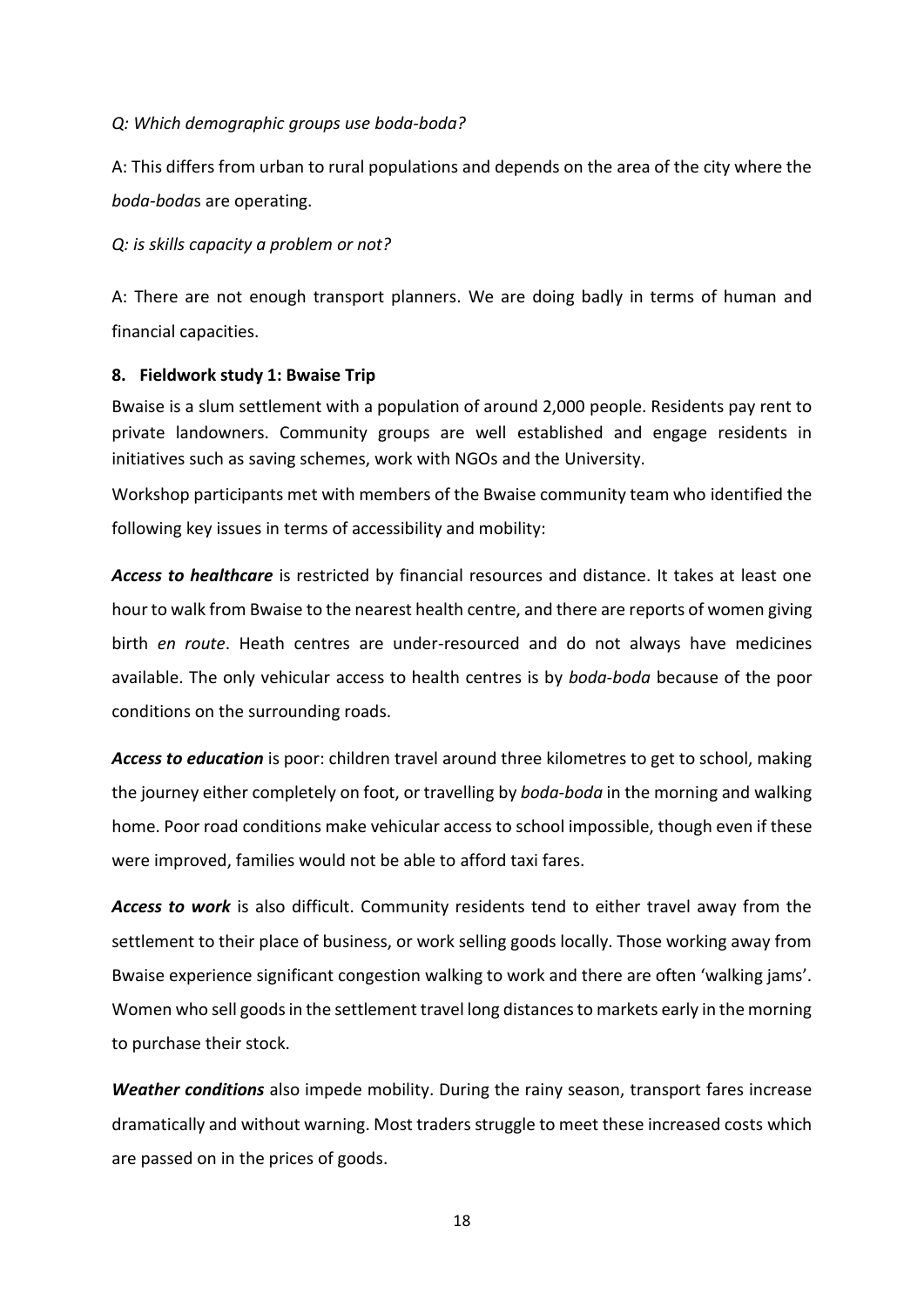*Mobility and access for disabled people* is impeded due to congestion in the settlement, and unpaved routes. Some residents are able to buy wheelchairs for their disabled relatives.

The local *road upgrade* has generally had a positive effect on livelihoods, however there are significant safety concerns. Although contractors put facilities in place to allow pedestrians to cross the road, people have not been shown how to use the zebra crossings and electronic pedestrian boxes. Pavements have been increased in height in an attempt to tackle safety concerns; however, they are occupied by street traders, forcing pedestrians to walk among the traffic. Efforts have been made to prevent traders from using the pavement to set out their stalls, and community leaders and the government agreed to prevent access until after 6.00 pm, however this is unregulated. This, combined by an increase in traffic speed and careless driving (particularly by *boda-boda*s), has increased pedestrian vulnerability.



*Road safety awareness* is often promoted by community members and generally parents walk their children to school, although accidents have been reported where children have been left to travel to school unaccompanied.

The *community relationship with government* has improved as a result of the introduction Settlement, City and Municipal forums which serve to give voice to the community. The forums have succeeded in making improvements to the lives of settlement dwellers, for example by reducing the planned size of a drainage channel passing through the community. Had the channel been built according to the original plans, many houses would have been demolished. The forums also played a key part in negotiating the trading times for street sellers.

*Access to leisure and religious space* is partially available within the settlement where there are religious buildings run by several different denominations, and local bars where people can relax in their free time. However, there are few recreational spaces available to children who are often forced to play on disused and derelict land.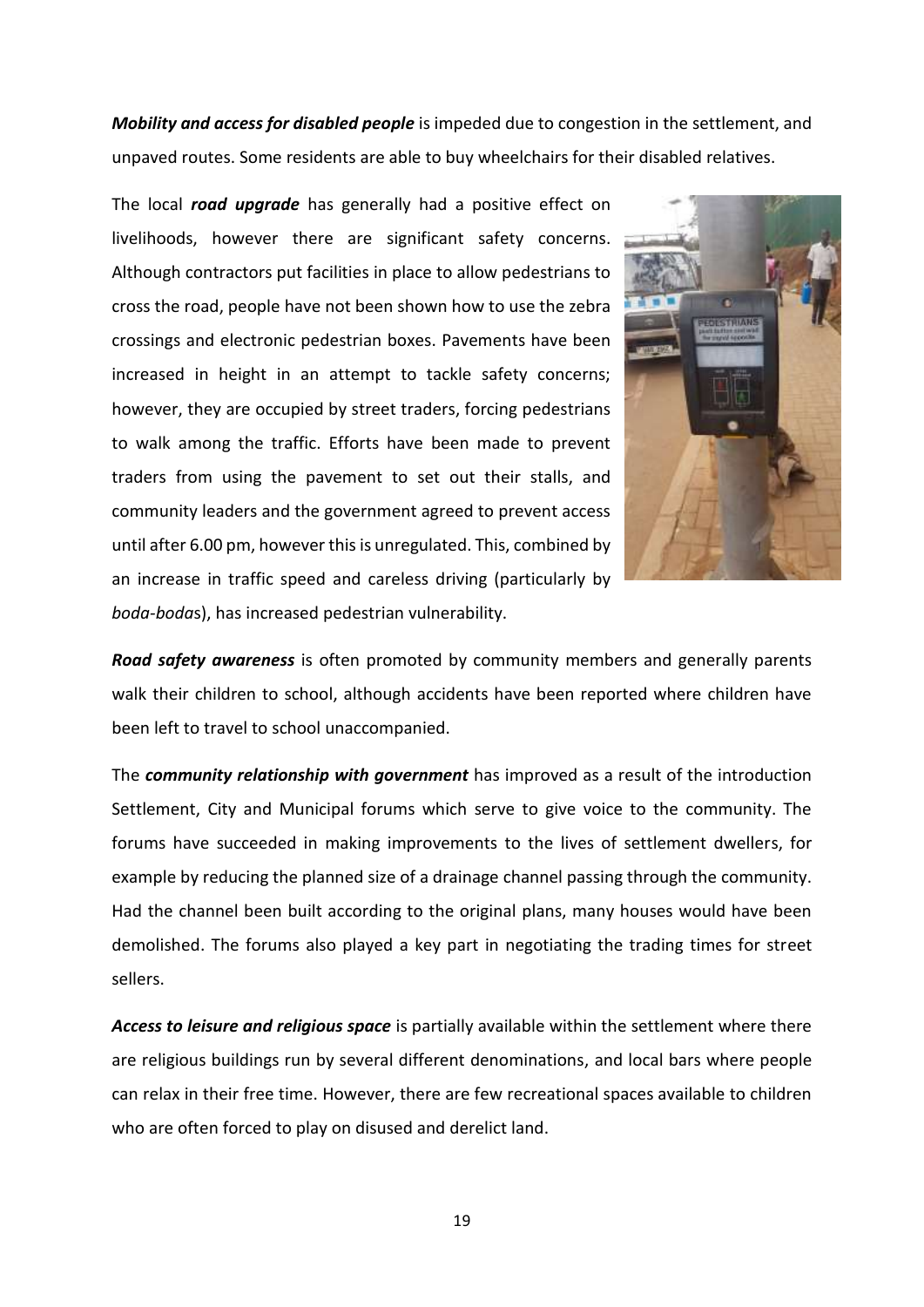*Use of bicycles* within the community is limited, particularly among women who find the terrain difficult to negotiate, and for cultural and religious reasons prefer to walk. There is no space to park bicycles. The Bwaise community has identified the following future development needs:

- Designated market within the settlement;
- Provision of an ambulance station nearby;
- Improved advocacy promoting child safety;
- Provision of health centres within the settlement:
- Deployment of unused government vehicles as school transport;
- Better pedestrian crossing facilities;
- Better regulation of fares;
- Permission to establish and own corner shops;
- Improved security in the settlement.

### <span id="page-19-0"></span>**9. Fieldwork study 2: Walkability audit**

Workshop participants conducted a walkability audit of the Wandegeya area which surrounds the University campus. They reached the following conclusions:

a) There was evidence of good pedestrian infrastructure including raised pavements, footbridges, and crossings both within the



university campus and on newly constructed roads around the market.

- b) The new market development is unpopular with local residents as it is seen as separating markets from 'street-life' by housing stalls in a multi-storey, concrete building.
- c) The most common hazards for pedestrians were uneven surfaces (often caused by flooding), and overcrowding and poor conditions on pavements, forcing people to walk in the road.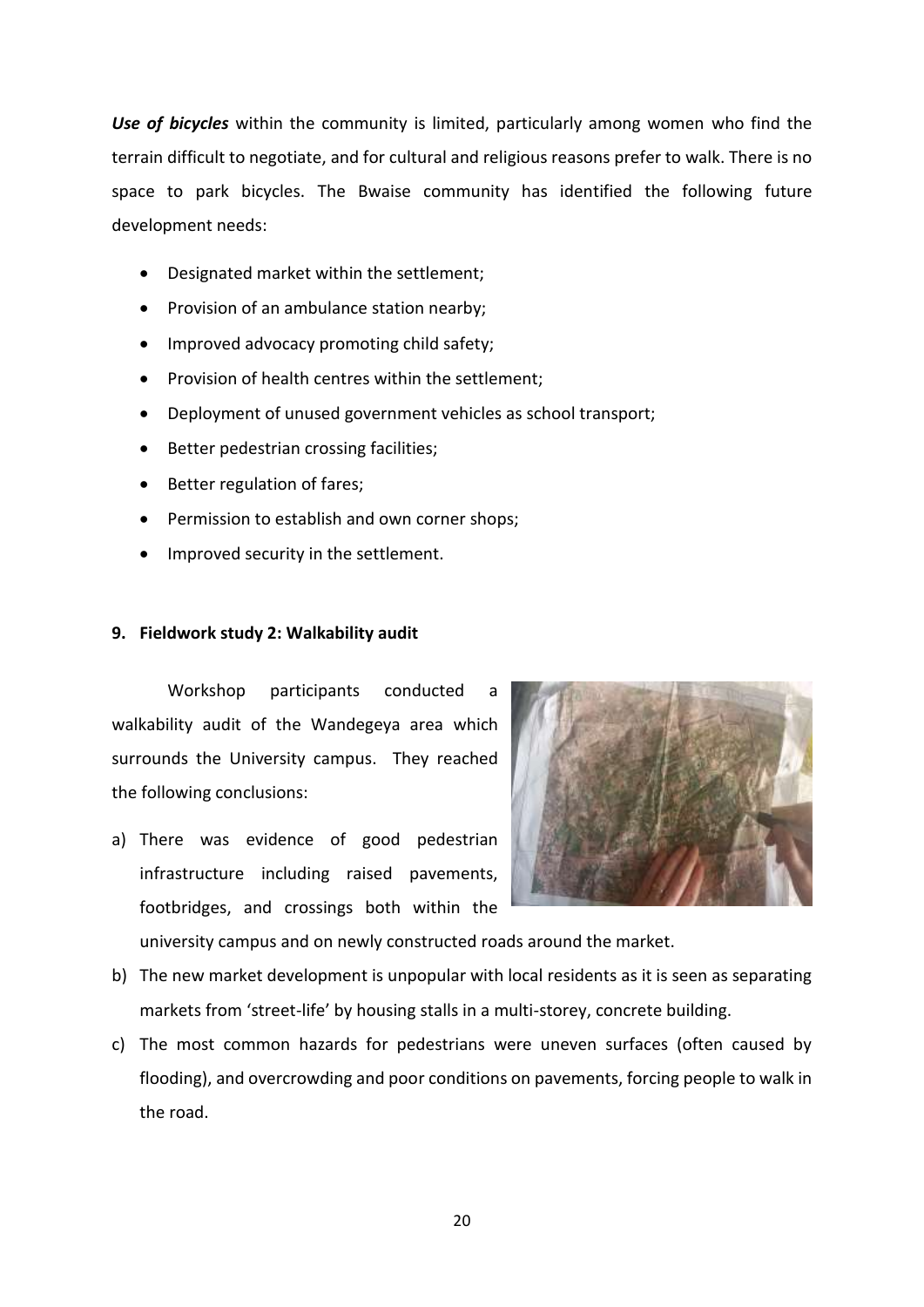- d) Much of the pedestrian infrastructure, such as pavements or barriers to separate pedestrians from traffic, was supplied by private businesses. Some businesses work together to provide better pedestrian facilities.
- e) Despite difficult conditions for pedestrians, the streets are busy with traders and people 'hanging out'. Dwell time is high by western standards and any walkability interventions need to accommodate the existing life of the streets.





## f) The

streets are poorly lit which makes walking after dark very difficult. Many people would rather travel by *boda-boda* than walk along dark, uneven back streets. Like other infrastructure, most street lighting is provided privately, either by individuals or businesses.

#### <span id="page-20-0"></span>**Summary of Day 2 activities**

## <span id="page-20-1"></span>**10. Keynote presentation: Conceptualising urban transformations – provocations and discussion**

**Professor James Evans and Dr Michael Hodson**

The presentation highlighted four thematic sets of pressures, at a general level, on urban mobility and other services that have implications for how they are organised now and in the future.

First, there has been much critical discussion about whether we now live in an Urban Age and what the implications of this are. What is clear is that we are seeing *rapid global urbanisation and population growth*. Frequently cited is that from around 2010, c.50 per cent of the global population were living in urban centres. Estimates have claimed that this is likely to rise to 70%+ by 2050. This is in a context of overall global population growth. Yet, this general trend ignores the unevenness of such growth where, for example, in Africa alone 350 million more people will live in cities by 2030.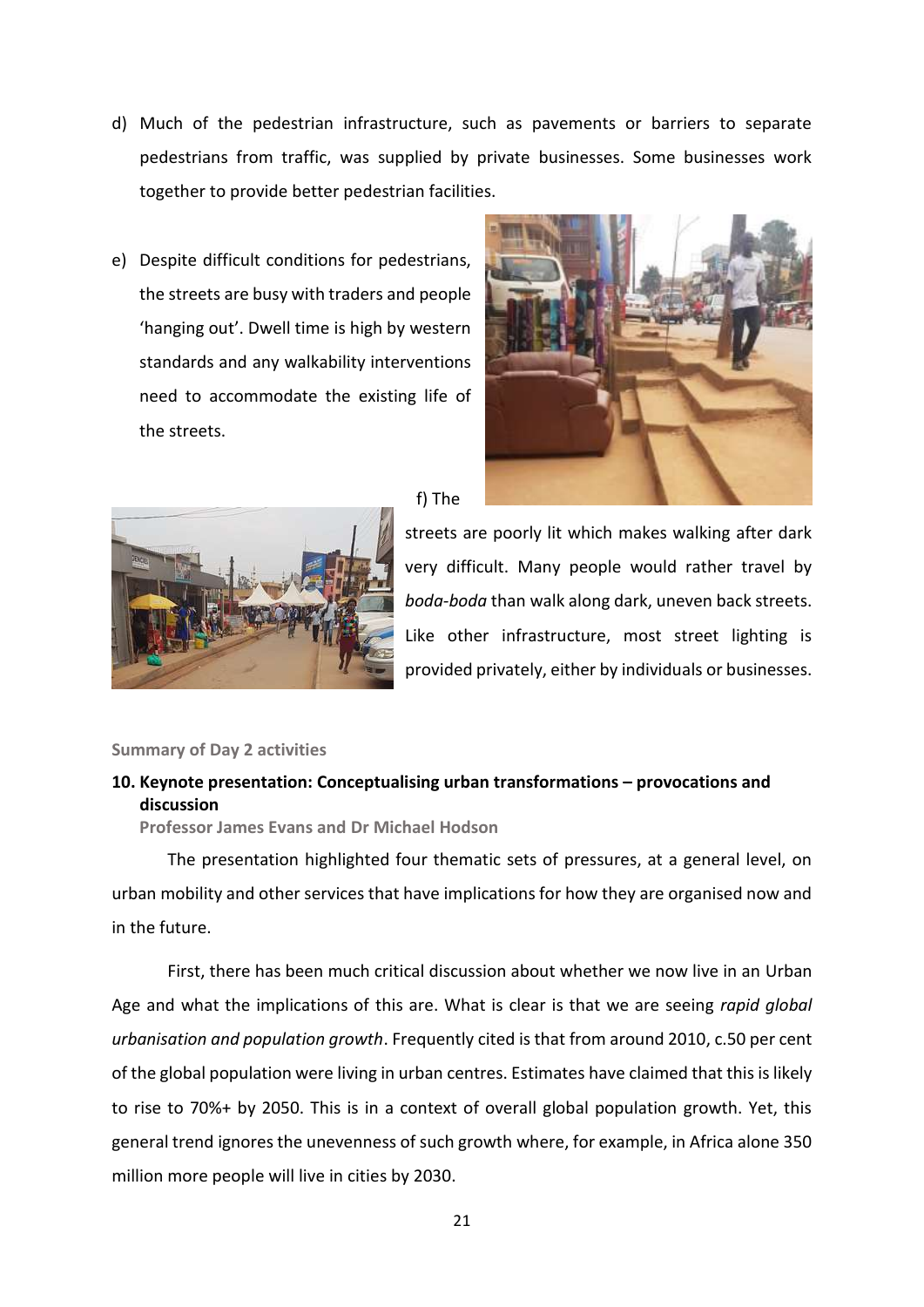Second, cities and urban centres are also increasingly promoted by policymakers and business as *the locus for economic growth*. They are seen in policy as sites for the concentrated organisation of economic activities, drawing on their strengths as sites of business, universities, and creative concentrations of people. Indeed, one estimate suggests that by 2025, 2000+ metropolitan areas expected to 'contribute' 75 per cent of global growth.

Third, within these pressures for economic and population growth cities and urban centres are significant *sites of consumption* (e.g. energy, water, food) and contributors to wastes, emissions and *environmental degradation*. So, for example, many cities globally suffer from air pollution which, where they are in place, often breach legal limits. Cities are also claimed to be responsible for 75 per cent of global energy consumption and for over 70 per cent of global CO<sup>2</sup> emissions. There are significant *resource implications* from urban growth and associated transformations in mobility services; whether that is resources required to produce vehicles to move urban dwellers around, to build the roads and infrastructure on which to move about, or the resources necessary to power vehicles.

Fourth, beyond the environmental consequences, growth also creates pressure on *access to services*. Variable access to mobility and other services is apparent both within and between urban areas both in the Global North and the Global South. This is more pronounced in the Global South where formal and informal provision may co-exist and where informal transport is commonly used to describe unregulated and unconventional transport modes with flexible fares, schedules and routes. The challenge from growth is how formal and informal are transformed and with what implications.

These figures and trends, above, are largely aggregates. They show large-scale trends. Yet, cities, countries and their populations have 'choices' about their urban futures. These may be constrained, but cities and urban centres, with their historical legacies and the variability in (financial, infrastructural, knowledge and human) resources available to them suggest that there are many different ways to organise urban mobility.

As a response to rapid population growth, much of the urban infrastructure that will be built in rapidly urbanising areas of the Global South will be built in the next 20 to 30 years. Once this is built, it will mean that urban form and land use patterns are locked in for generations. The critical challenge, therefore, is how to organise movement into, through,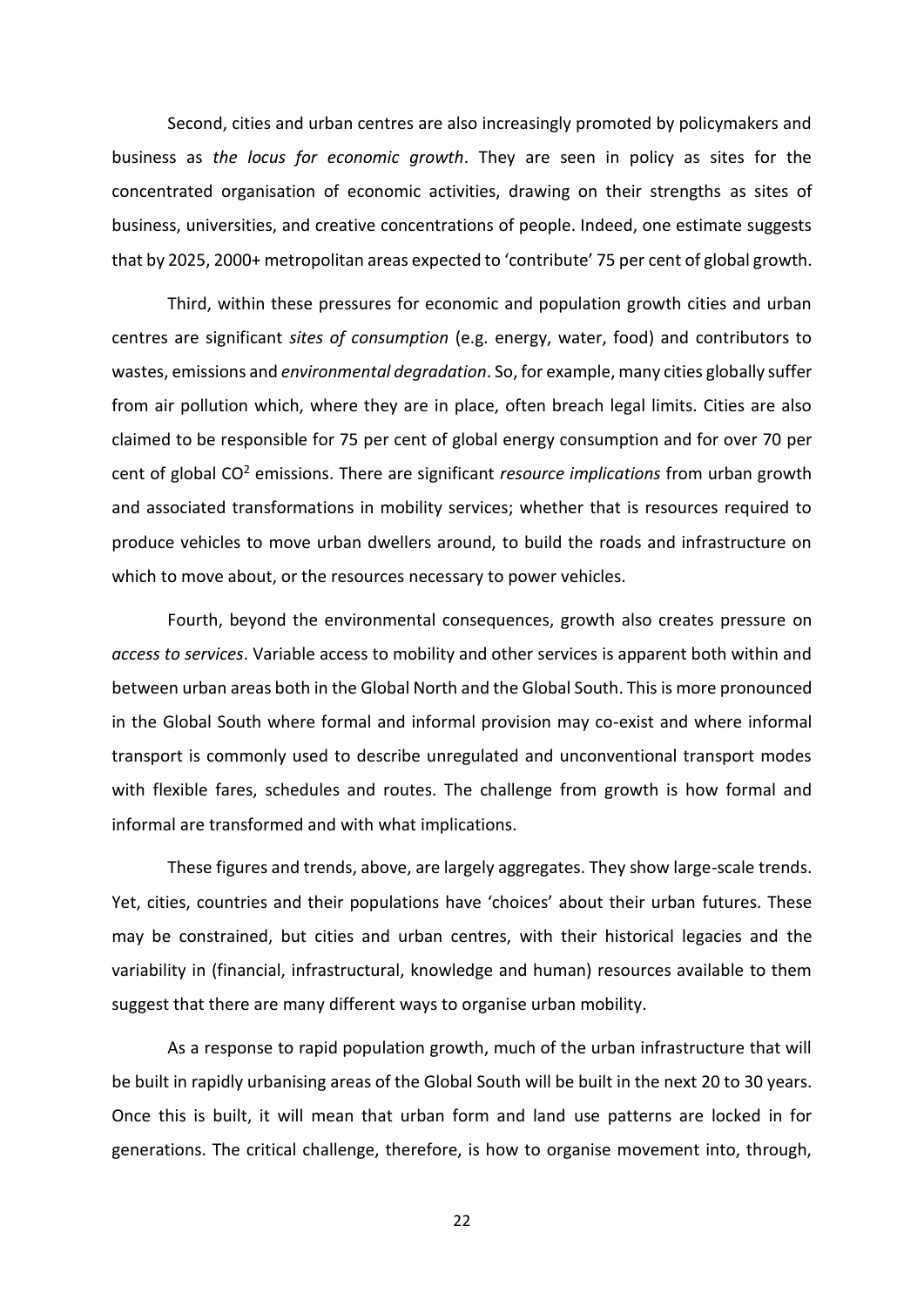around, and out of urban areas. To do that, it is important to move from thinking about pressures facing cities and urban centres to how we might understand responses.

# **i. Urban change (system, territory, transition) - how can transformations in systems/ infrastructures address these challenges?**

To think about this conceptually, we briefly summarise two approaches to understanding urban transformations to sustainability that have been prevalent in academic debates over the last decade. These are not intended to be comprehensive but to offer some tools to help think through how we might effectively understand urban transformation in Kampala and other cities of the global south.

The Multi-level Perspective (MLP) has become a widely used way of understanding long-term transitions to sustainability. The MLP understands transitions as multi-decade (c 30 years) shifts from one system to another system. Focusing usually at the national level, this approach rests on three interrelated concepts (niche, regime and landscape) and which conventionally, sees niche-innovations as the seeds of transitions that require alignments between developments at multiple levels. There has been a productive dialogue over the last decade or so between advocates of the MLP and geographers. This is important as it shifts the focus of transition from temporalities of technological and policy innovation to a focus on spatial difference and the potential multiplicity of transition pathways and potentials. As Gavin Bridge and colleagues put it:

Recasting transition as geographical process changes the questions that become important for researchers to ask. Viewed through the lens of time, key questions about transition include the different temporalities of technological and policy innovation, the rates at which particular…technologies may be mainstreamed, or the evolution of consumption behaviour. By contrast, a geographical perspective on transition foregrounds questions about spatial difference (and the co-existence of multiple transition pathways and possibilities)...<sup>5</sup>.

Secondly, recent academic work has addressed experimentally-focused approaches to urban transitions. In the context of multiple potential pathways to urban transition, urban experimentation inherently recognises that knowing how to accomplish urban transitions in

**.** 

<sup>5</sup> Bridge et al, 2013, p.339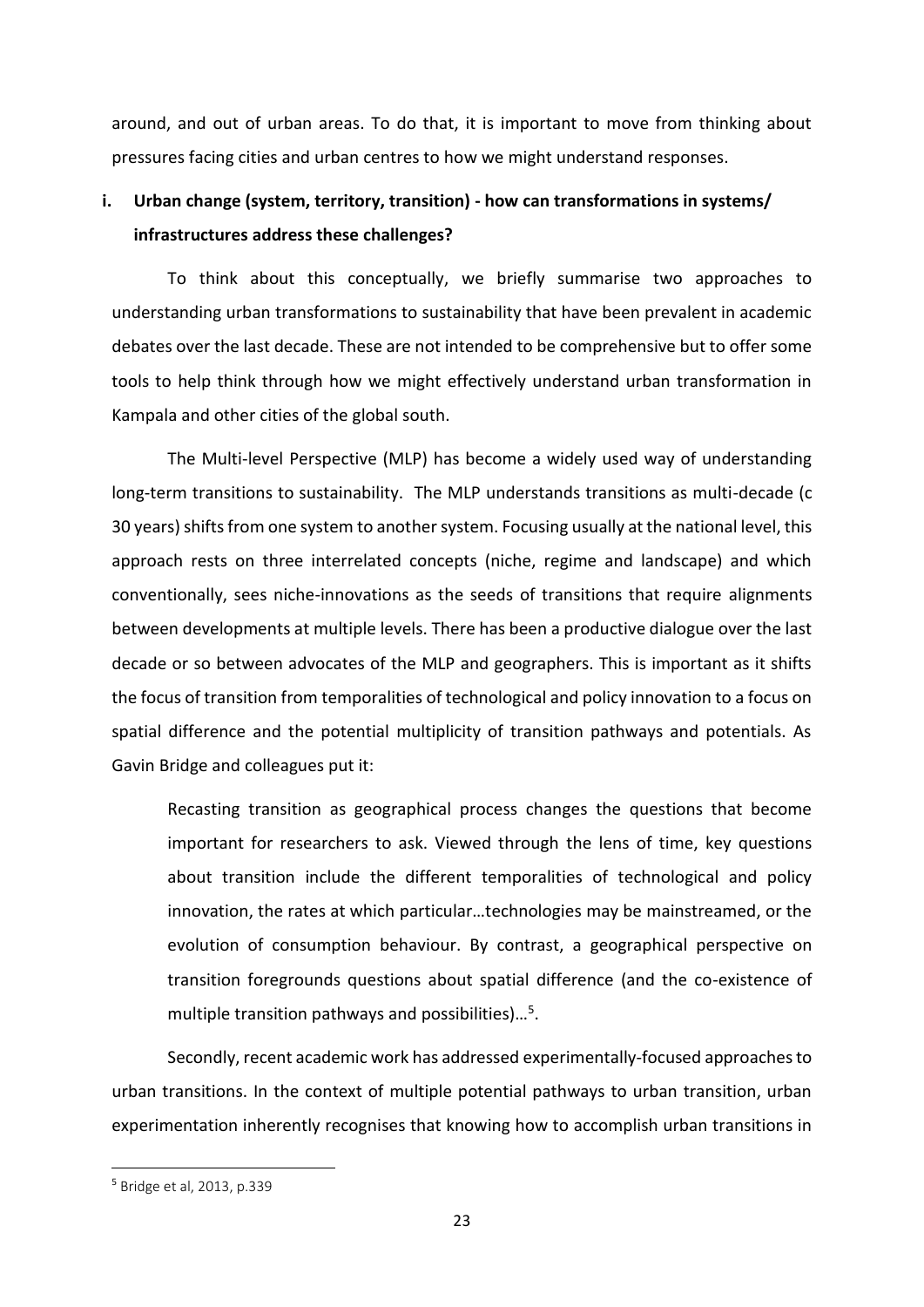conditions of deep uncertainty, including sustainability challenges facing cities, cannot be known a priori. Urban experimentation is prone to interpretative flexibility and can be understood in many ways. What is common across approaches is that urban transitions are a fluid process of making the future through doing and learning rather than being knowable a priori. To address this, calls have been made to conceive of experimentation as structured 'laboratory' spaces with a focus on learning about new technologies, schemes, initiatives and their governance in a real-world context through instruments, control and measurement. This has led to efforts to create purposive and circumscribed spaces for experimentation, often characterised as Urban Living Laboratories. These bounded sites of experimentation in the city still leave a significant question unanswered: how are multiple experiments combined to transform the city and how we can understand this?

#### **ii. Who governs change in cities and how?**

The question of how urban transition takes place shouldn't be divorced from the issue of who governs transition and how. Important to understanding this is the shift from urban government to urban governance that began to emerge from the 1980s. The shift, at a general level, has been from a relatively horizontally integrated form of urban government to the involvement of various business, political and community interests in processes of urban governing through forms of 'partnership' working. Specific configurations of urban governance different not only between urban context but also see top-down, bottom-up and middle-out forms of governance co-exist in the same urban context. Linking it this to what we saw in Kampala; the under-construction expressway from Entebbe airport is arguably a topdown development reliant on Chinese capital; very localised ways of navigating infrastructures that we discussed with members of the Bwaise neighbourhood group illustrate bottom-up attempts to reshape urban infrastructure; the talk that we heard from Chris ?? of boda?? illustrates a middle-out approach to the urban governance of transition where the organisation sought to intervene in Kampala's system of *boda-boda* motorbikes through developing a new business model that changed conditions for those providing the service and also for those riding the *boda-boda*s.

How social interests and forms of urban governance combine in undertaking urban mobility transitions involves not only top-down, bottom-up and middle out forms of urban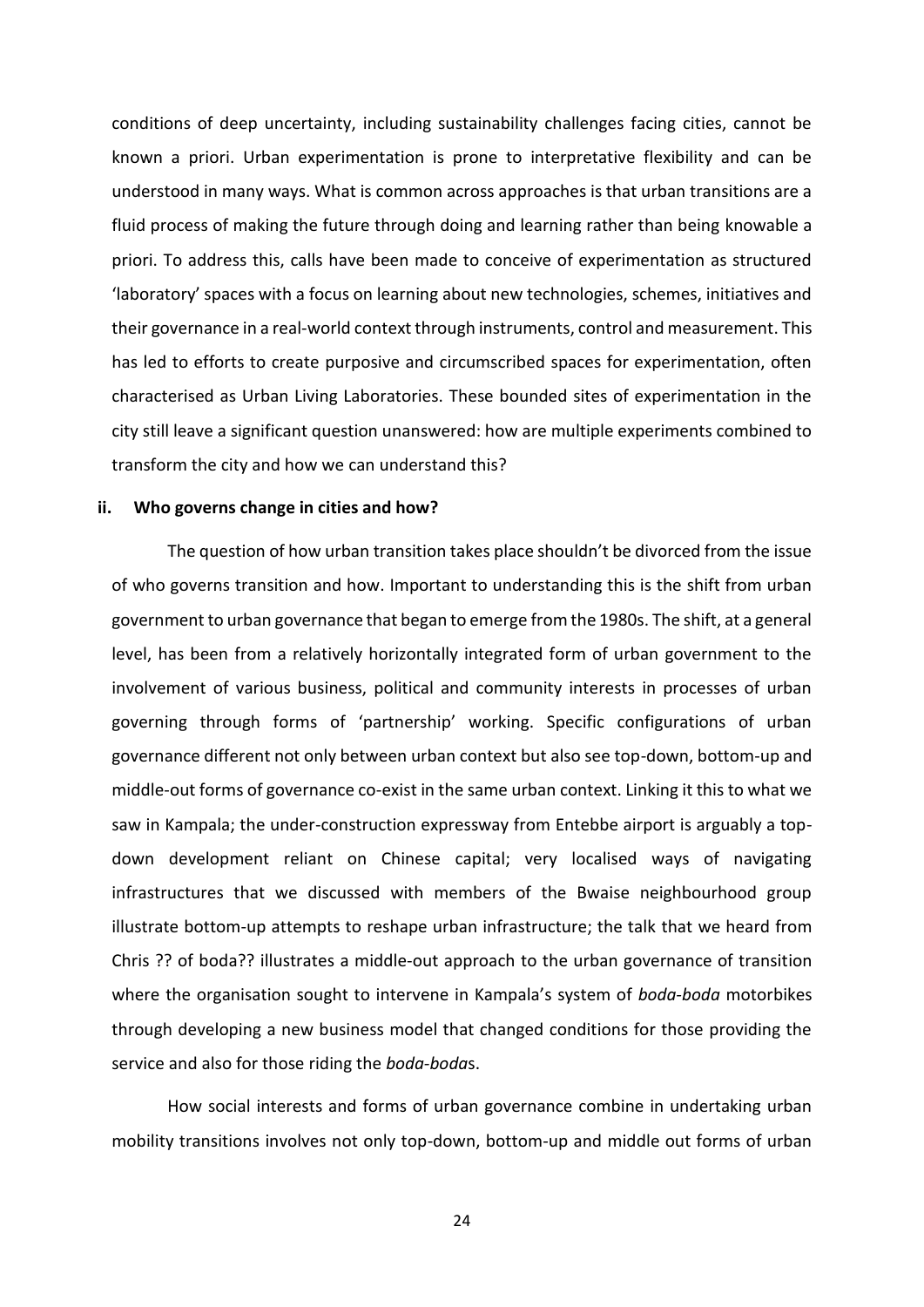governance but also forms of business, political, civic and scientific forms of knowledge and expertise that are configured in place-specific ways.

#### **iii. What forms of knowledge and intelligence can be mobilised?**

Practically, how these different forms of knowledge and intelligence can be mobilised in urban settings is likely to vary. It is important to note that there remain significant latent resources within a given urban context. Taking one part of the Quadruple Helix, Research: At the University of Manchester there are 40,000 students and thinking about urban transitions and experiments might focus on whether and how students are able to contribute to knowledge capacity through engaging via dissertations and projects that have a 'real world' focus and practical applicability. This mobilises a significant latent capacity. In many urban contexts there is also a variety of grassroots/civil society organisations who may work on projects with an urban transition focus. When business and political capacity in an urban context is added to this, it is possible to see that there is often significant latent capacity in urban contexts. The critical challenges are to develop better understanding of this latent capacity (who it is, what they are doing), and to develop appropriate experimental contexts within which different combinations can work together to develop effective capacity to act.

#### **iv. Different conceptual understandings of change**

Developing experimental responses is an important way of developing urban transformation in contexts of significant pressures and great uncertainties about how to respond to them. Yet, understanding responses through the lens of experimentation is usually through a context-specific response. What is novel in one context may be well established in another (we gave the context of the 'novel' segregated cycle lane in Manchester that is unlikely to be seen as novel in some Dutch, Danish or Swedish urban contexts). The question remains, how does the learning and insight from such experimentation travel and how can we think about such processes? In our presentation we summarised numerous different concepts and forms of language for thinking about this, from mainstreaming and replication to propagation. Each of these suggests different pathways to urban transition.

#### **v. Points for discussion...**

These issues were set out as provocations rather than prescriptions. They drew on selective understandings of urban transformations designed to provoke and stimulate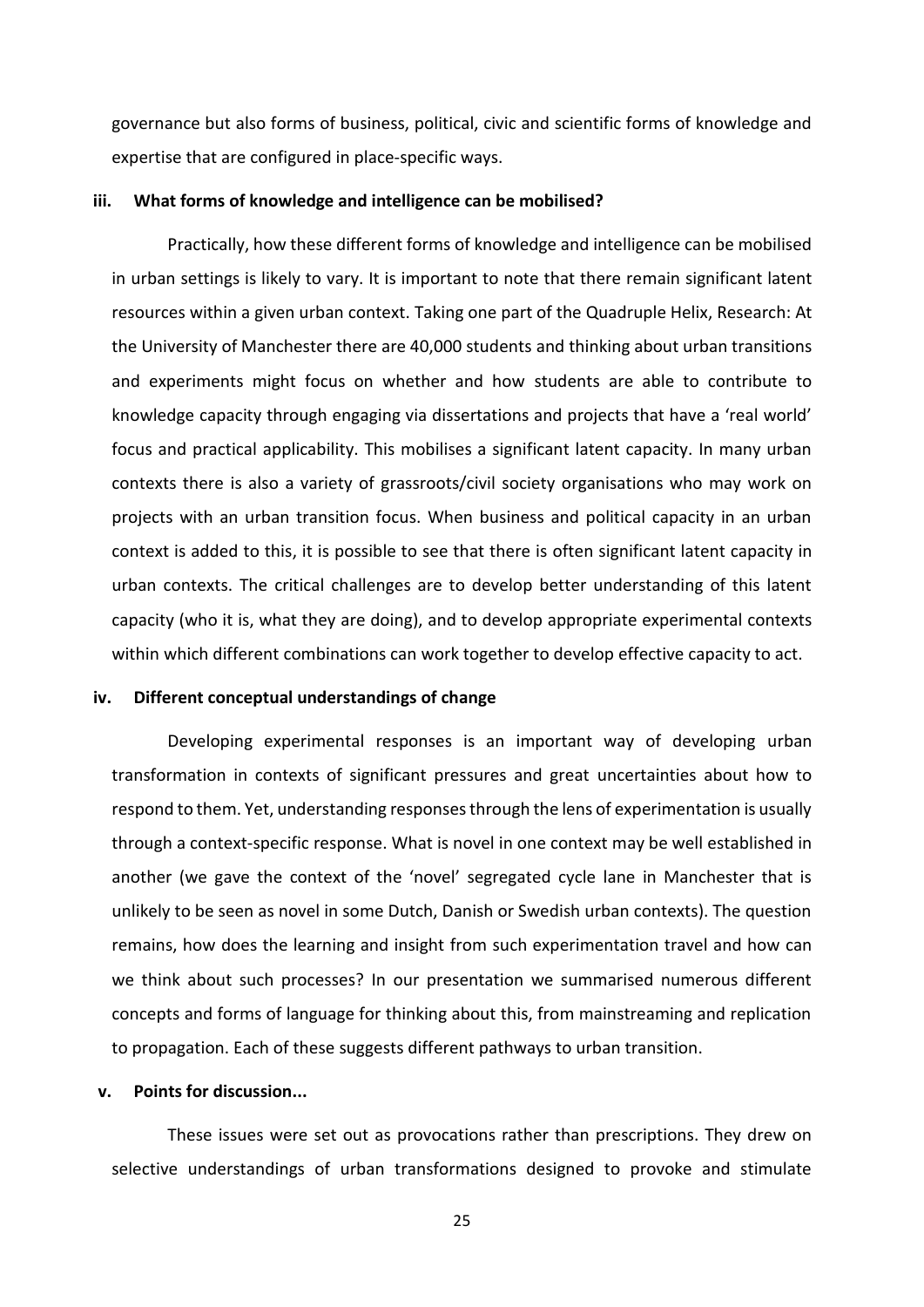discussion. To that end, the presentation stimulated a wider discussion among workshop participants about how the issues raised in the presentation related to their own urban contexts and experiences. More specifically, participants were asked to reflect on three questions:

- 1. What are the most significant pressures facing your city (population, economic, social, and ecological)?
- 2. Are mobility experiments being developed? What kinds? By who?
- 3. What impacts are experiments having? What impacts could they ideally have?

These provocations were designed to stimulate discussion and also to build a 'dialogue' between conceptualising urban transformation and practical experiences in Kampala and beyond.

### <span id="page-25-0"></span>**11. Panel Discussion: Conceptualising urban transformation**

**Panellists: Martha Muguruna, Principal Urban Planner at Ministry for Land, Housing and Urban Development (MM); Frances Birungi, Director of Programmes at UCOBAC (FB); Ekino Gerald , Ministry of Works and Transport (EG)**

#### **Introductory remarks**

**MM:** Communities are continuing to develop in spaces where there is no access to services. People who inhabit these communities have a right to mobility, but can only make choices based on the options that are available to them, and can only extend the radius of their mobility



in cases of emergency. Walking is often the only option - policy makers are not prioritising mobility, although a new housing policy was put in place last year which improves on previous strategies and does link to mobility.

**FB**: UCOBAC was established in 1990, initially working on gender issues before refocussing on the New Urban Agenda. The Agenda is taken seriously in Uganda but although there is goodwill at national level, local capacity and knowledge is limited. UCOBAC assists communities in generating data to inform policy and generates partnerships between civil society groups, universities and government. Kampala is a diverse city but as the city grows, this diversity is not being taken into account and not everyone is empowered to contribute to Kampala's development. UCOBAC develops platforms to bring people together to discuss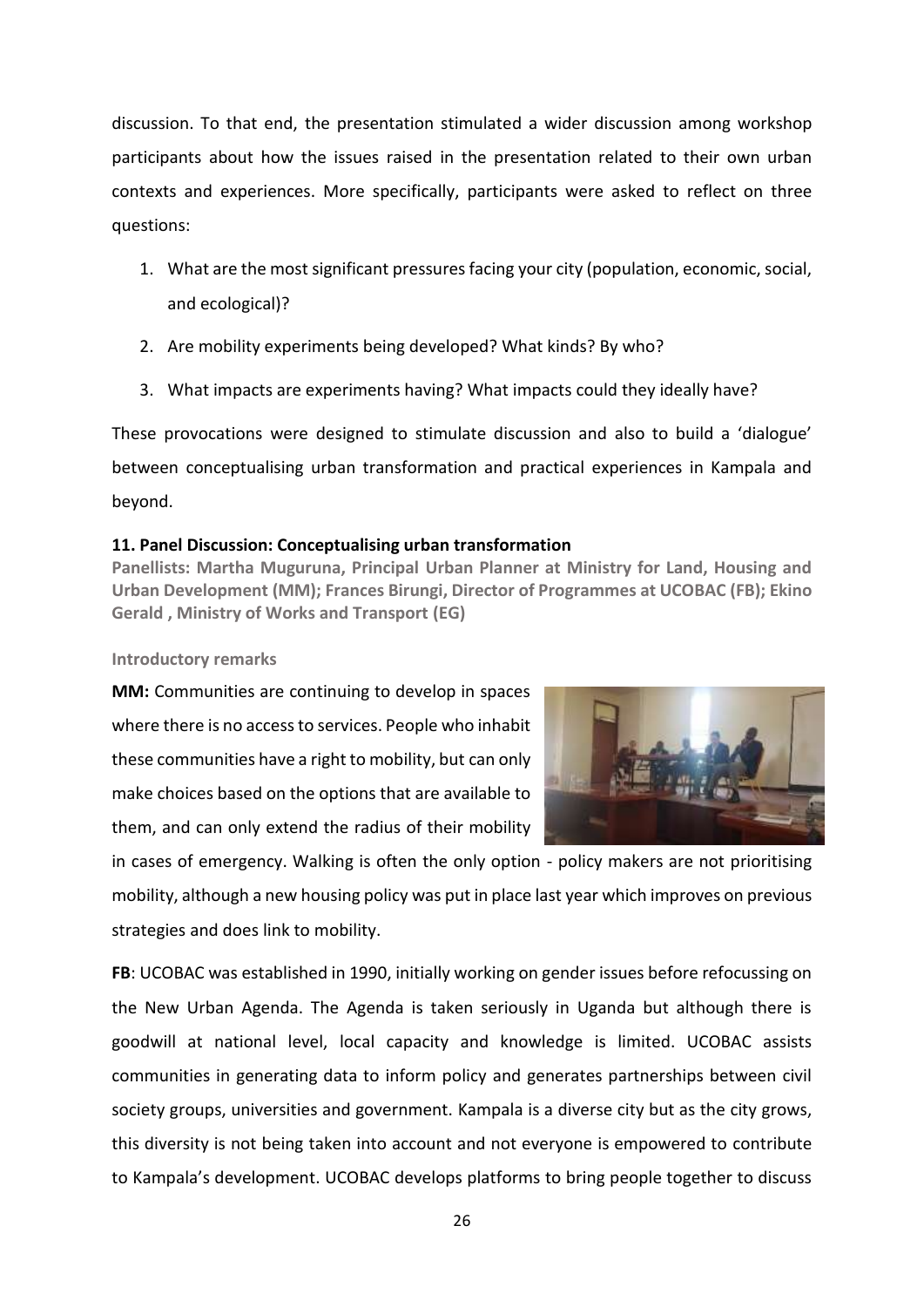different issues, and mobility is included. These platforms engage with government ministries at a national level and have led to partnerships growing between organised groups and government authorities.

**G**: Walking is central to people's mobility, mostly as a result of economic constraints in a population with a high rate of unemployment. There is a need for safe, efficient and cheap transport and better infrastructure for pedestrians. The Ministry is promoting policies to support non-motorised vehicles and streets are designed to include pedestrians and users of non-motorised transport. There is a need to change travel behaviours, for example there is a huge stigma around cycling. However, because of differing priorities in higher level government, budget is primarily channelled into developing infrastructure for cars.

**Question and answer session**

*Q. In terms of behavioural change interventions, how would you address the challenge of motorbikes on pavements?*

A. Enforcement by the city council is poor; there is a need to be more proactive and 'keep eyes on streets' to make sure that services work as they are supposed to do. The media could help. Better regulation of *boda-boda*s and a way of restricting them to specific areas would really help. The Ministry develops guidelines and regulations, such as making them use two number plates, but cannot enforce them.

Civil society plays a critical role in mobilising opinion and supporting government initiatives but it is not engaged with issues like behavioural change around transport. The lack of enforcement is not supported by a political will for change at senior levels of government. Although the government has developed a National Transport Masterplan (in place since 2008, and currently under review), enforcement is not a permanent solution. *Boda-boda* drivers revert to doing what they want, or end up in prison where they take up resources. A plan for space is no use without a similar plan for systems, and land and transport planning are not integrated. This goes back to the question of who should undertake the planning process – we need integrated planning and at national level they are working to identify which institutions should be responsible for coordinating this.

*Q. What financial mechanisms are in place to support the mobilities of vulnerable groups?*

A. None. They are not there, this isn't discussed, even at community level.

*Q. How do you integrate slum transformation with land laws?*

A. Regulations must be added to land law that maintains property rights, but also adapts them. We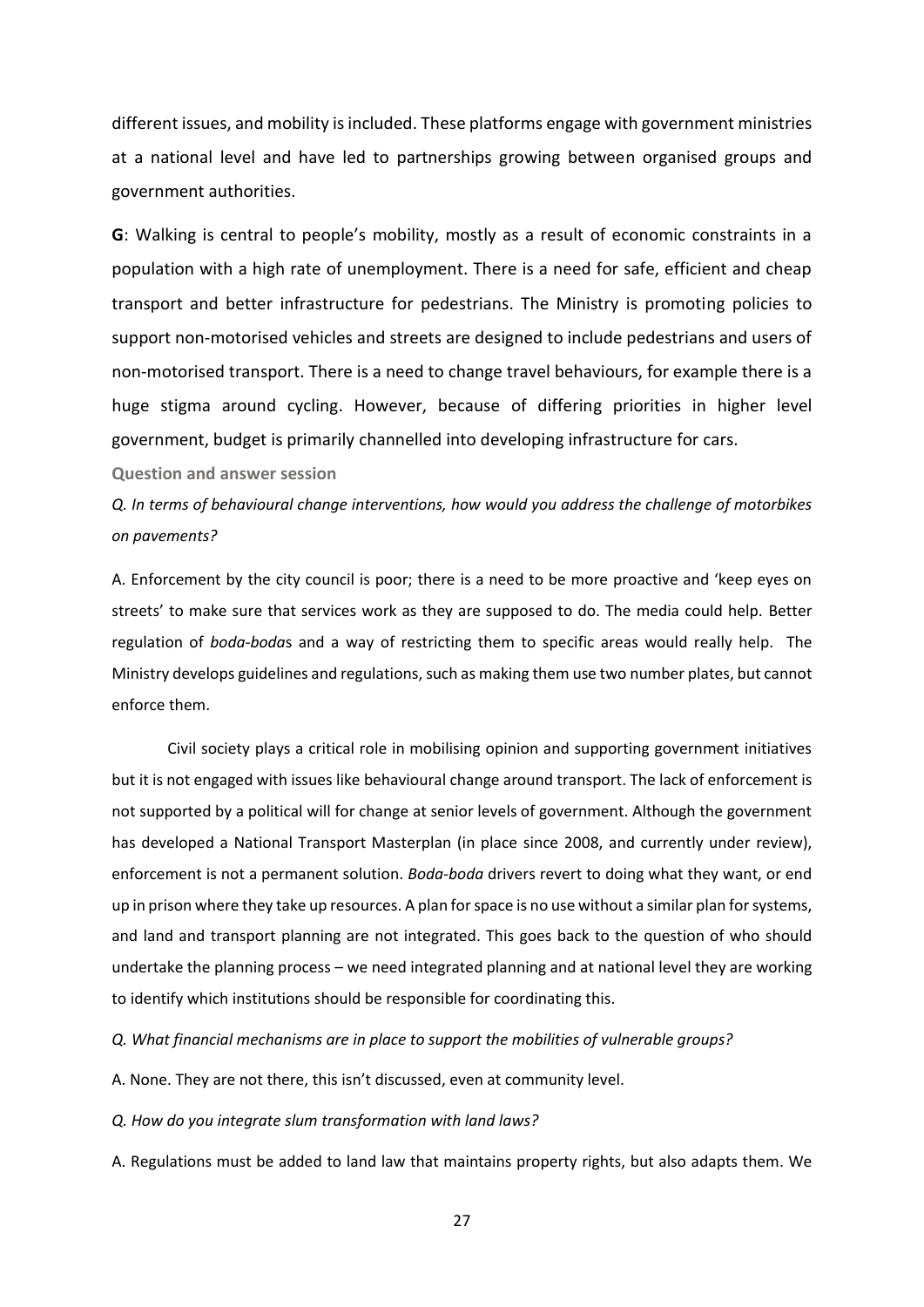are trying to incorporate the densification principle and create guidelines for future development.

It is time to make a policy shift, moving to the idea that slums can be contained and slum growth issue managed. The government cannot leave the provision of housing entirely to the private sector, as this results in slums which develop as a result of the lack of resources. The government needs to plan for social housing.

*Q. Which cities around the world do you look to for inspiration and ideas?*

A. Yokohama City, and the way it has recovered and become a good smart city. Kigali has good policies and strategies for their implementation.

Q. What recommendations have women made to communities?

Women have recommended a greater level of community engagement and improvements to health and education services, and livelihoods. Women wish to access transport as employment and work as drivers.

### *Q. Why don't civil society organisations prioritise mobility?*

There needs to be a shift from transport to mobility. There is a gap in understanding the role government plays in transport and communication between civil society and government bodies responsible for transport needs to improve.

## <span id="page-27-0"></span>**12. Breakout session (1) Taking ideas forward locally**

## *There is a need to:*

- 1. Identify mobility needs and produce baseline data;
- 2. Re-define benchmarks for multi-modal mobility and examine ways in which walking is linked with other forms of transport;
- 3. Integrate future visions with existing forms of (formal and informal) transport;
- 4. Address the need for affordable mobility;
- 5. Leverage the resourcefulness of local actors in the mobility system;
- 6. Challenge paradigms and expectations of transport planning and development, and notions of modernity/ development;
- 7. Build local capacity for planning and delivery of transport, and develop systems for advocacy;
- 8. Integrate ideas and expectations of smart mobility in transport planning agendas;
- 9. Make vulnerable populations and their needs more visible;
- 10. Empower and enable local communities demanding appropriate infrastructure.

## *How can this be achieved?*

1. Take advantage of mobile phones and new media for data collection and monitoring;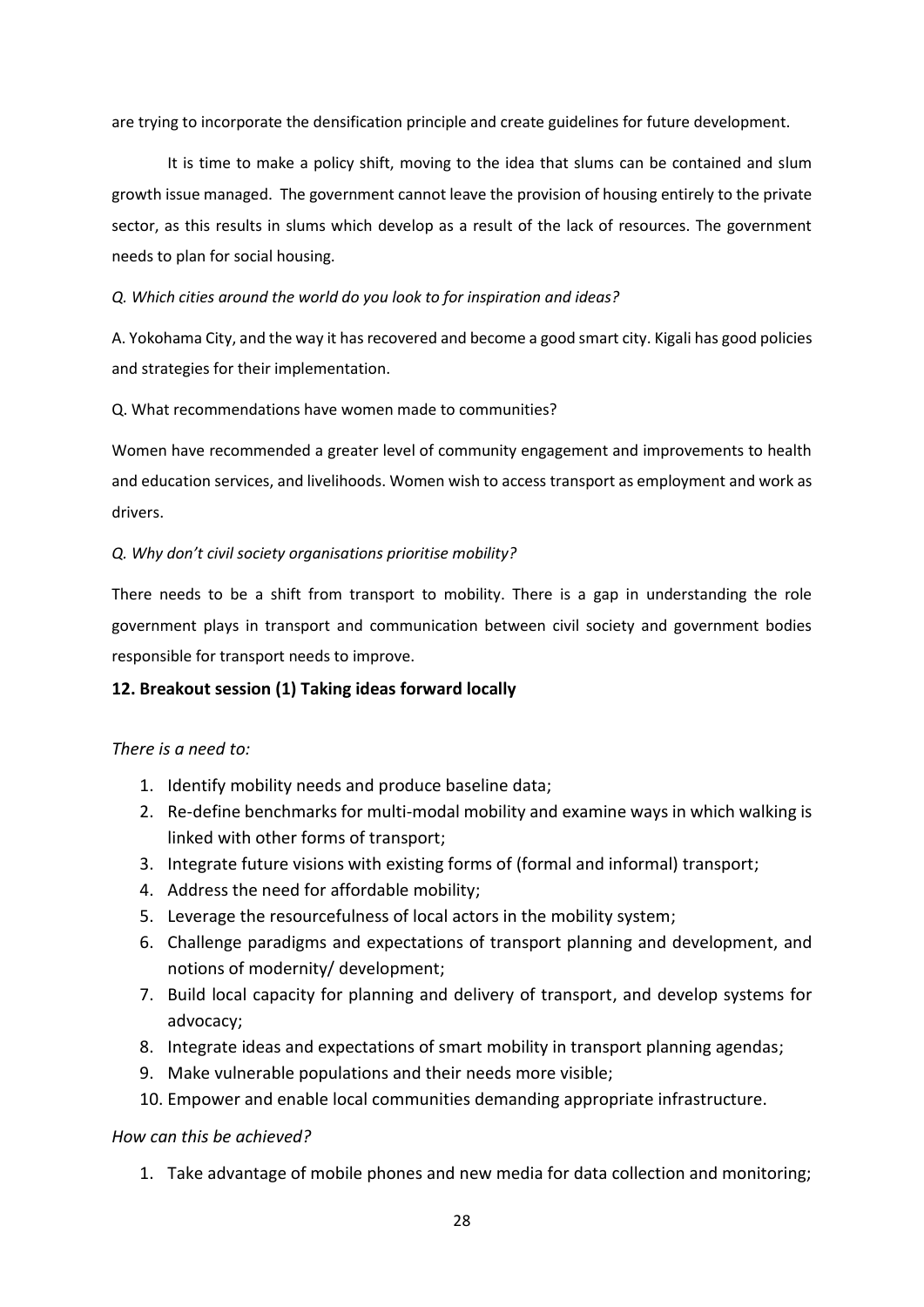- 2. Strengthen and empower locally produced data for planning and monitoring;
- 3. Set up a desirable framework for multimodal planning;
- 4. Implement deliberative participatory processes:
	- a. Consultations at neighbourhood level; understanding community needs and preferences, and seeking solutions from residents;
	- b. Consultations at municipality level: engaging in dialogues with different interest groups, such as *boda-boda* drivers and taxi associations;
	- c. Creation of spaces for the co-production of a definition of modernity and expectations of planning;
- 5. Stronger involvement of the government in fare policies;
- 6. Create partnerships between public and private actors to find solutions at micro and meso levels;
- 7. Develop participatory planning instances to define and negotiate solutions with the community;
- 8. Give wider visibility to examples of successful bottom-up experiences;
- 9. Stimulate quadruple helix partnerships for capacity building and training of current and future transport professionals and advocacy groups;
	- a. Strengthening the role of universities in promoting planning education grounded in local knowledge and experience
- 10. Plan for enabling safe and inclusive mobility practices by developing tools that can be progressively adopted by local communities;
- 11. Develop a planning, auditing and monitoring system that considers and protects the needs of vulnerable actors;
- 12. Co-produce education programmes and materials with local communities and actors for building capacities for the use and appropriation of transport infrastructure;
- 13. Work with donor agencies as helpful partners, not the dictating agencies, encourage demand based financing.

## <span id="page-28-0"></span>**13. Breakout session (2): Developing a research agenda for INTALInC**

*Potential future research topics by country include:*

## Ghana

Children's mobilities: safety issues; informal transport; access to school; participatory research methodologies. There are opportunties to research these issues in different areas where there is no existing work, and to develop guidance for education services. However, this is seen as being too expensive by local government.

## Lagos

Evictions/ resettlements and mobility: travel from suburbs for low income communities. Use of ICT and livelihoods, linking to the transport system for low income communities to help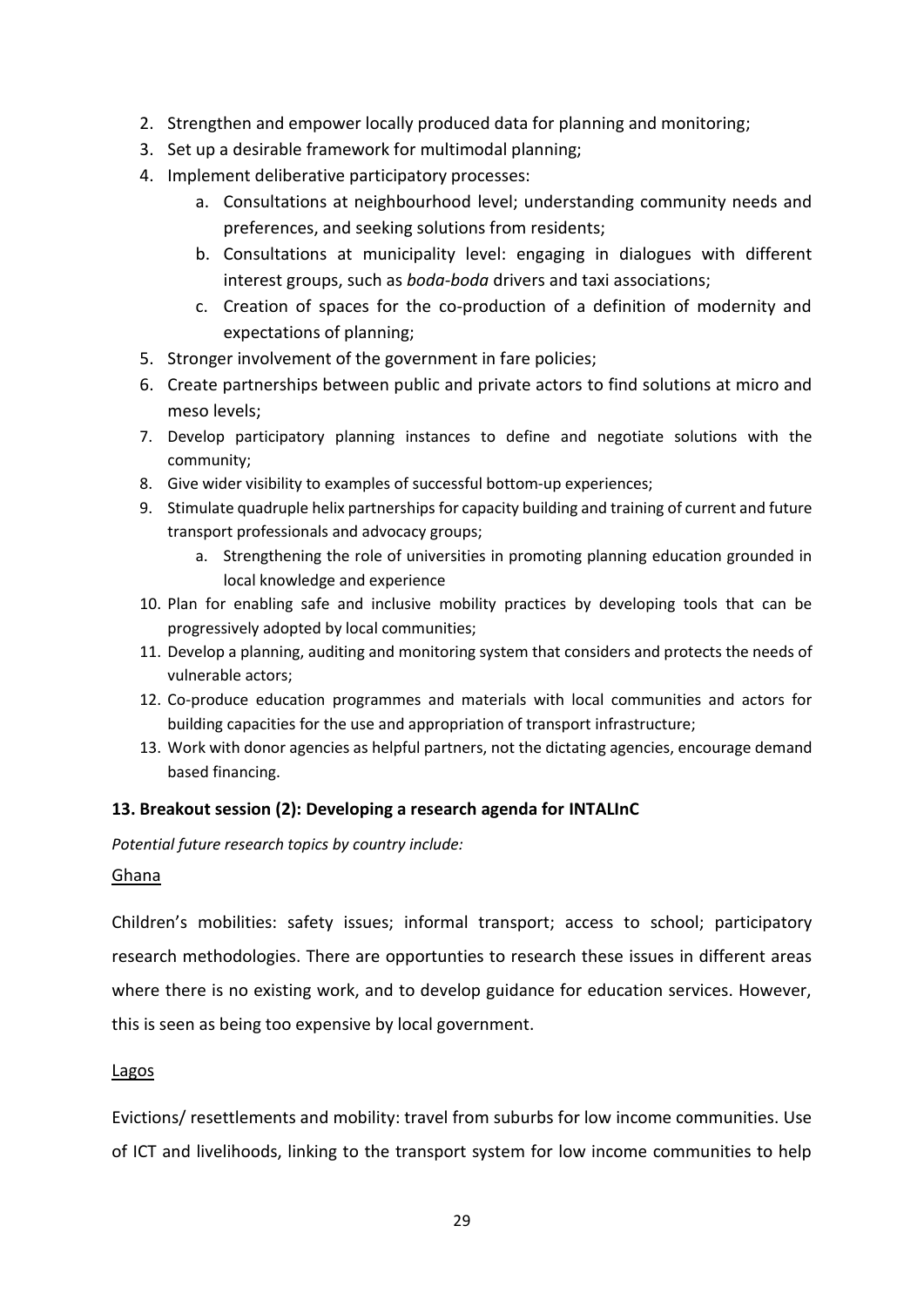them meet their mobility needs.

### Uganda

Urban issues for pregnant women: access to health facilities; drop out rates in education as a result of poor mobilities. Governance and policy delivery in transport, and land use and transport planning in Ugandan cities.

### Bangladesh

Women's cultural issues around walkability, religious and cultural pressure and forms of resistence (a right to the city, a right to mobility, a right to walk). There is a lack of qualitative research. What type of education is needed to address mobility issues for low income communities? Best practices and exchanges with cities with good transport interventions.

## <span id="page-29-0"></span>**14. Breakout session (3): Developing methodologies of coproduced research with communities.**

Citizens need to be able to run or contribute to research projects using wide-spread or lowcost tech devices. Options include apps that can be freely downloaded to measure noise pollution in different places and at different times of the day; apps that could be used to track distances and routes commonly walked by citizens; low-cost devices to measure the level of different pollutants in the air.

## <span id="page-29-1"></span>**15. Breakout session (4) Working with policy-makers**

The discussion outlined the needs of policy makers from the research community, and the needs of the research community in terms of working with policy makers.